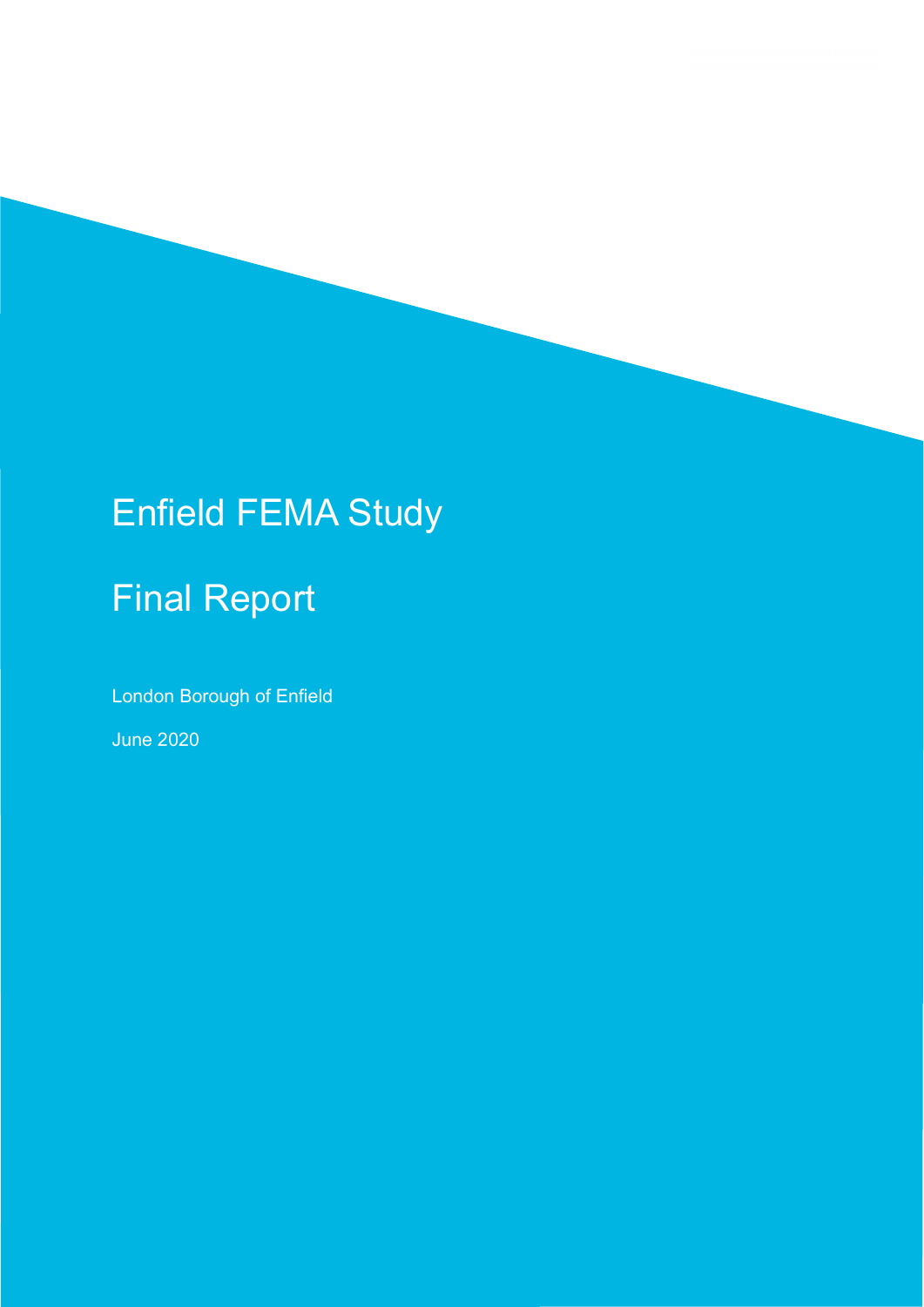## Quality information

| <b>Prepared by</b> | <b>Checked by</b> | <b>Verified by</b> | <b>Approved by</b> |
|--------------------|-------------------|--------------------|--------------------|
| Monica Laucas      | Jake Billington   | Jon Howells        | Jon Howells        |
| Consultant         | Senior Consultant | Associate Director | Associate Director |

## Revision History

| <b>Revision</b> | <b>Revision date</b>        | <b>Details</b>      | <b>Name</b> | <b>Position</b>    |
|-----------------|-----------------------------|---------------------|-------------|--------------------|
| V <sub>1</sub>  | 14 <sup>th</sup> April 2020 | Draft Report        | Jon Howells | Associate Director |
| V <sub>2</sub>  | 19 <sup>th</sup> June 2020  | <b>Final Report</b> | Jon Howells | Associate Director |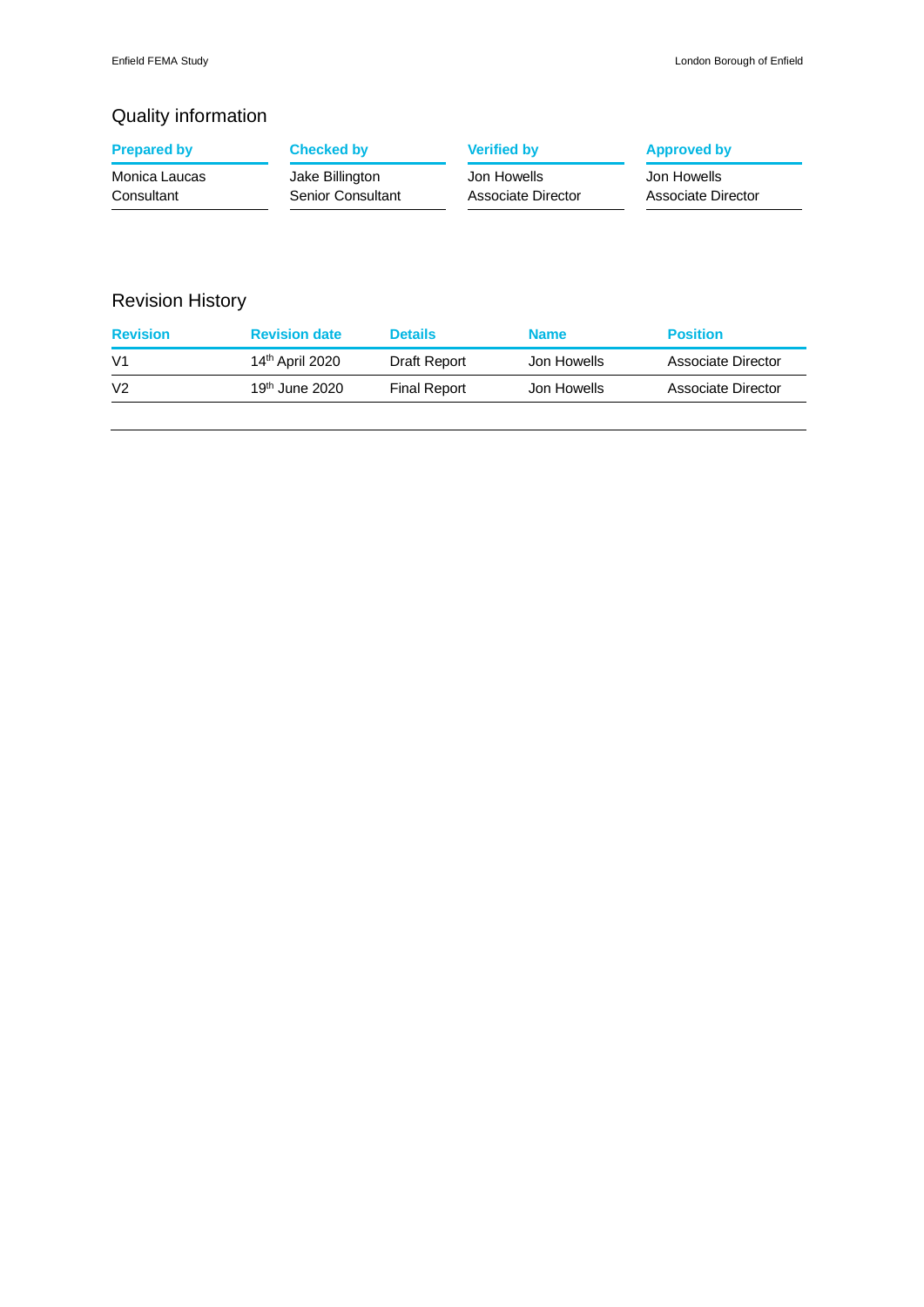### Prepared for:

London Borough of Enfield

Prepared by:

AECOM Limited Aldgate Tower 2 Leman Street London E1 8FA United Kingdom aecom.com

© 2020 AECOM Limited. All Rights Reserved.

This document has been prepared by AECOM Limited ("AECOM") for sole use of our client (the "Client") in accordance with generally accepted consultancy principles, the budget for fees and the terms of reference agreed between AECOM and the Client. Any information provided by third parties and referred to herein has not been checked or verified by AECOM, unless otherwise expressly stated in the document. No third party may rely upon this document without the prior and express written agreement of AECOM.

This report has been prepared while in the UK COVID-19 lockdown. While the full implications of this on the content of this report are not yet known, there may well be medium and long-term implications for Government, Mayoral and/or Borough policies and the relative funding priorities as currently set out in this report.

At the time of writing, the draft London Plan was available as an 'Intend to Publish' version which was submitted by the Greater London Authority to the Secretary of State for approval on 9 December 2019. On 13 March 2020, the Secretary of State issued a Direction pursuant to s.337(6) of the Greater London Act 1999. The Direction prevents publication of the London Plan until a range of matters are addressed to the satisfaction of the Secretary of State to achieve consistency with national policy. On 24 April 2020 the Mayor wrote to the Secretary of State seeking to resolve the issues that have been raised by the Secretary of State through discussion by their officials, so as to enable the London Plan to be adopted. It remains open to the Mayor - should he conclude that inadequate progress is being made with the Secretary of State - (i) to challenge the Direction by bringing a claim for judicial review, on or before 12 June 2020; or (ii) to abandon the plan.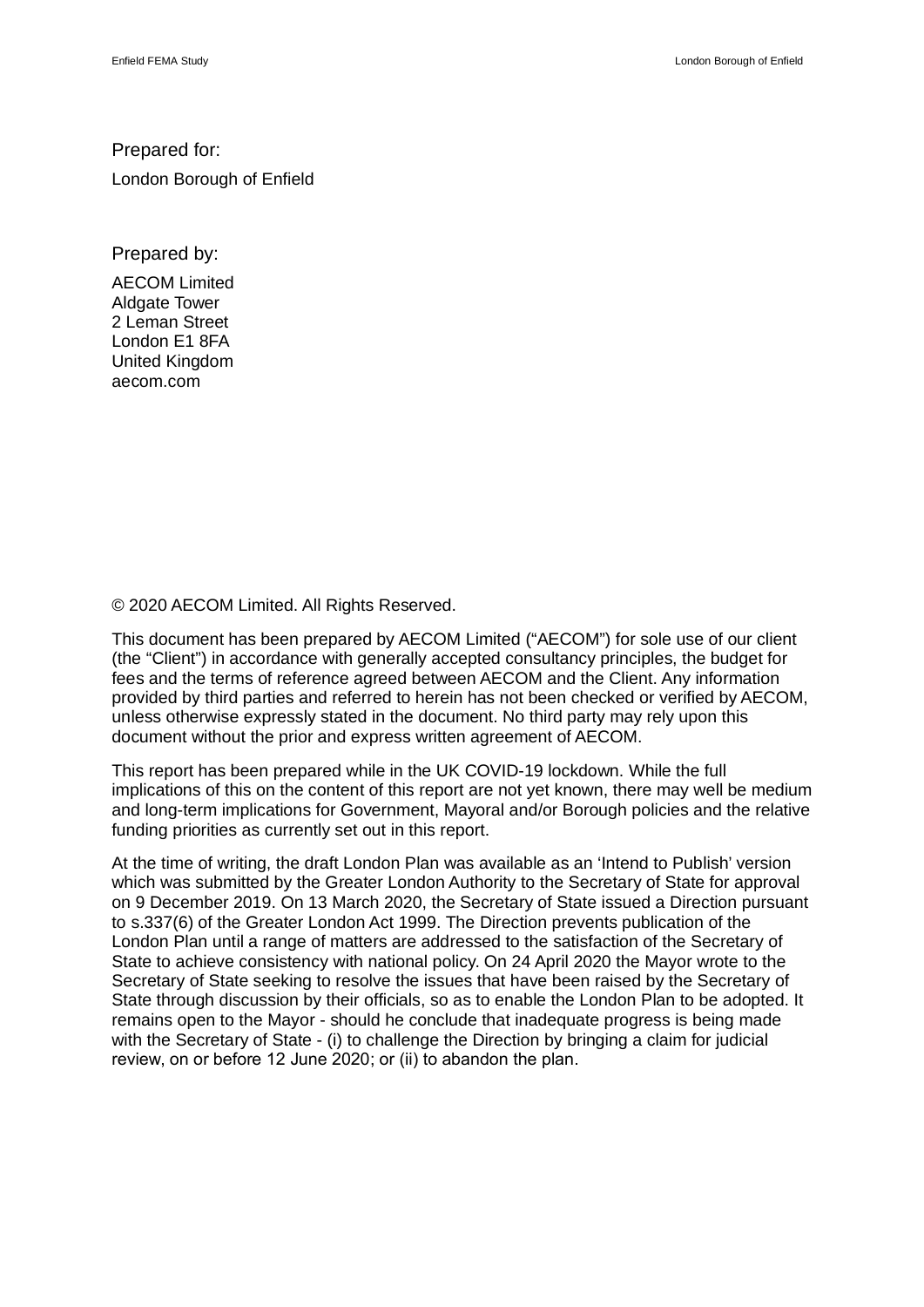### **Table of Contents**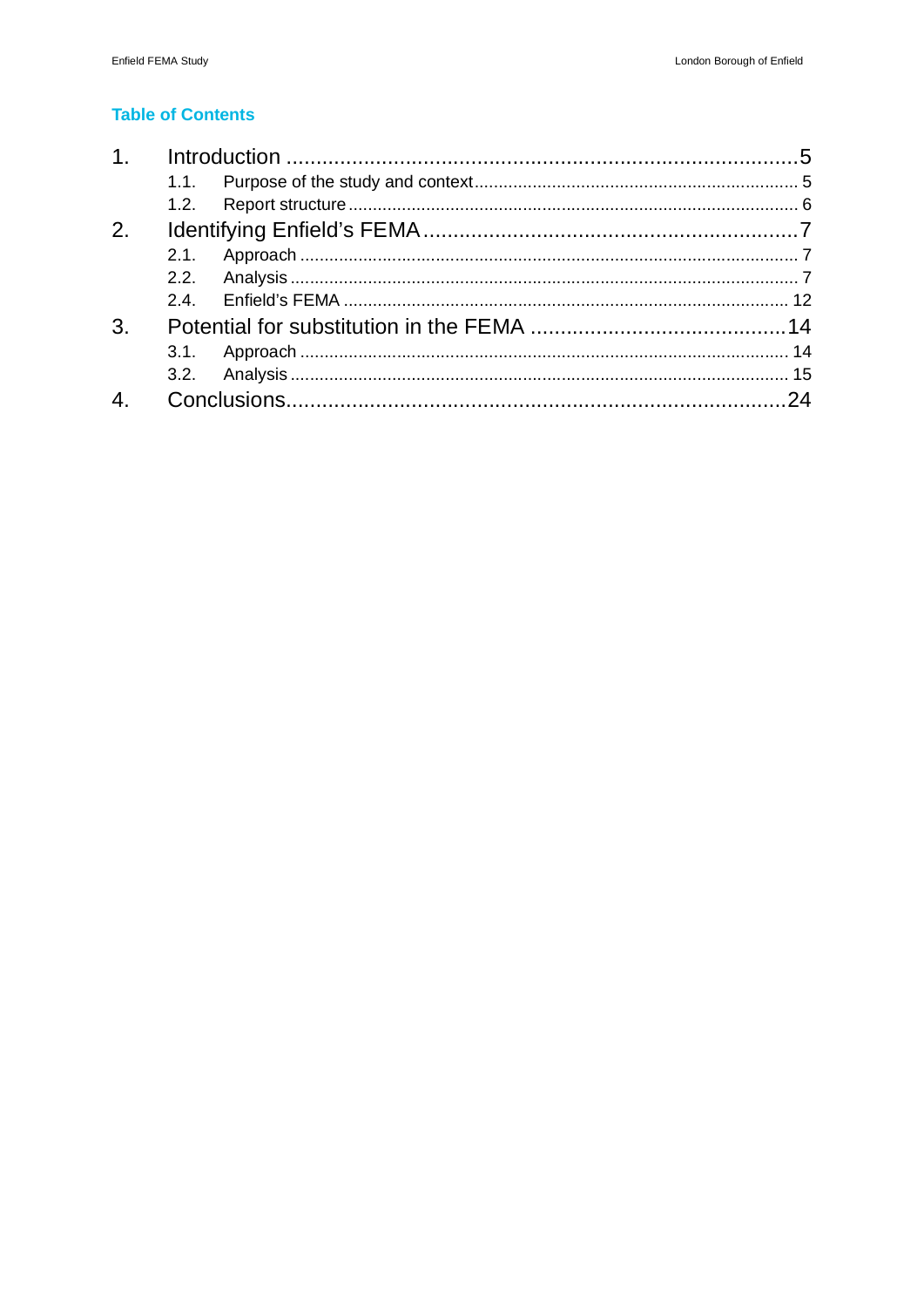# **1. Introduction**

## **1.1. Purpose of the study and context**

- 1.1.1. The London Borough of Enfield (LBE) are currently working on the preparation of the next stage of their new Local Plan<sup>1</sup>. The Council has started work on a new Local Plan to start planning a good growth up to the period between 2018 to 2036<sup>2</sup>. As part of the supporting technical evidence base preparation, LBE has commissioned AECOM to prepare this report, which presents the outputs of two assessments. Firstly, it provides a review of the London Borough (LB) of Enfield's Functional Economic Market Area (FEMA) that was identified in the Borough's 2018 Employment Land Review (ELR). It then provides an assessment of the potential for substitution of industrial employment land between Enfield and other local authorities (LAs) in its FEMA to assist in meeting the strong forecast need for industrial land in the Borough identified in the ELR, and in alignment with regional planning policy.
- 1.1.2. Put broadly, FEMAs aim to encapsulate areas in which there are significant economic linkages. The concept of a FEMA was introduced in UK planning practice guidance (PPG), but due to the wide range of factors which resemble economic linkages between areas, this guidance does not offer a standardised approach to identifying FEMAs. It instead provides a list of indicators which point to economic linkages, including areas which people travel to work within and how areas are connected by transport infrastructure. This report uses this guidance as well as professional judgement to understand Enfield's economic linkages to other boroughs and identify its FEMA.
- 1.1.3. The PPG<sup>3</sup> states that the need for employment (and housing) land in a local authority should be assessed in the context of its FEMA. As part of several proposed measures that London Boroughs are directed to follow to ensure that boroughs industrial land needs are met, Policy E7 of the draft New London Plan (dNLP) requires boroughs to explore opportunities to substitute land requirements with others or with LAs in the wider South East region. The policy references local authorities outside of London as being particularly attractive opportunities to substitute land due to the presence of a significant amount of industrial and logistics capacity available in these areas. Therefore given Enfield's position at the boundary of Greater London it is especially important in understanding how employment land needs are met that the spatial extent of Enfield's FEMA is confirmed and mapped.
- 1.1.4. In respect of industrial land needs the 2018 ELR concluded that forecast demand for industrial land is considerably in excess of levels of existing supply, with net additional land demand for industrial uses amounting to 48.6ha to 2036 – the Local Plan period. The report stated that even if all vacant land in the Borough were to be taken up and every development concerning industrial land in the pipeline came forward, there would remain a net requirement for approximately 6.8 hectares of additional industrial land to meet demand. Therefore even under this optimistic position, where all known supply options come forward, the additional unconstrained land requirement is not met.
- 1.1.5. In order to understand what is achievable in terms of how this requirement can be met, there is a need to further investigate, in line with the relevant aspect of DNLP Policy E7, the extent of the potential for substitution of Enfield's industrial land need with other authorities within its FEMA. This report therefore presents an analysis of the opportunity and potential for substitution with the local authorities (LAs) in

<sup>1</sup> Local Plan Review - https://new.enfield.gov.uk/services/planning/local-plan/#1

<sup>&</sup>lt;sup>2</sup> Regulation 18 Local Plan - https://new.enfield.gov.uk/services/planning/enfield-draft-local-plan-2036-planning.pdf

<sup>3</sup> PPG (2019), MHCLG. Paragraph: 019 Reference ID: 61-019-20190315.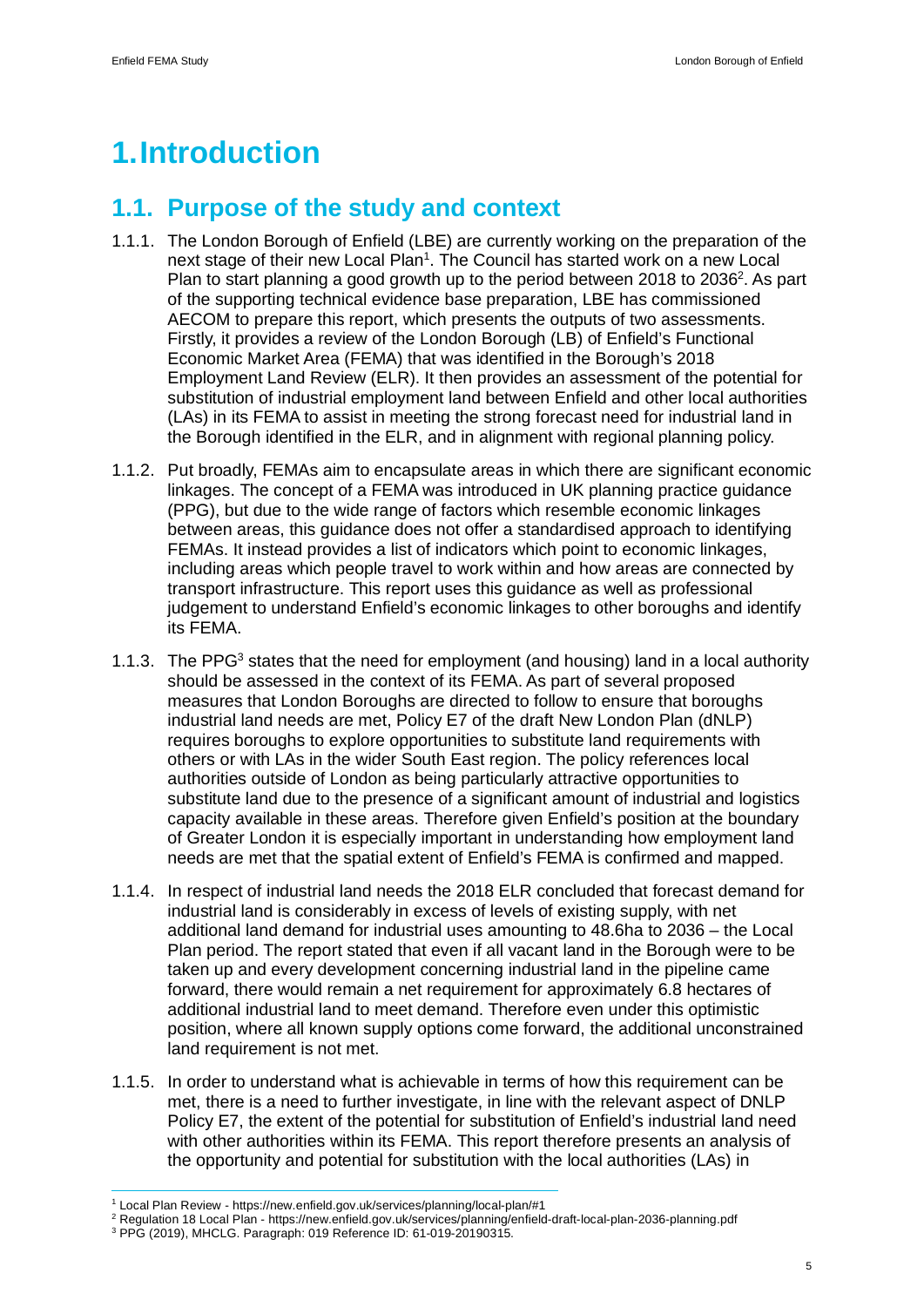Enfield's FEMA based on, firstly, a re-examination of what this area comprises and, secondly, a review of the available evidence relating to industrial employment land produced by the local authorities within it.

1.1.6. The analysis which has been conducted in preparing this report, and the evidencebased documents which the analysis is based on, pre-date the emergence of COVID-19. It is not possible to predict whether the impact of the outbreak will significantly alter the conclusions of this report. However it is considered that the nature of the two assessments is such that any material changes resulting from the impact will occur over the longer-term by which time the findings of the assessment would need revisiting to reflect a range of possible changes to the analysis independent of the outbreak.

## **1.2. Report structure**

- 1.2.1. This report is principally structured into the two assessments identified above, as follows:
	- Section 2: Identifying Enfield's FEMA
		- o Approach
		- o Analysis
		- o Enfield's FEMA
	- Section 3: Potential for substitution in the FEMA
		- o Approach
		- o Analysis
	- Section 4: Conclusions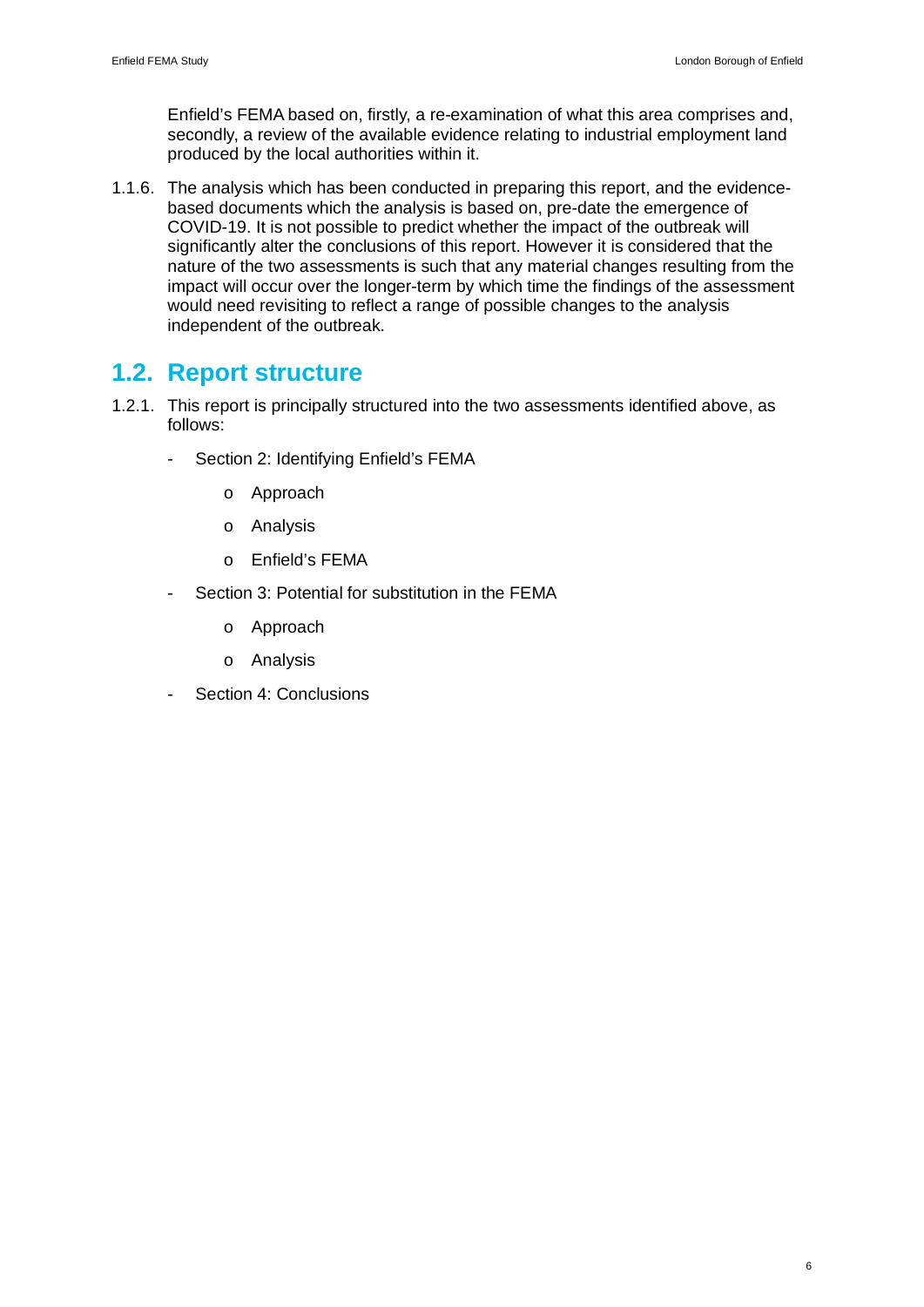# **2. Identifying Enfield's FEMA**

# **2.1. Approach**

- 2.1.1. The 2018 ELR identified a FEMA comprising of the following LAs: Barnet, Broxbourne, Epping Forest, Haringey, Hertsmere, Waltham Forest; and Welwyn Hatfield. This assessment reviews this FEMA based on professional judgement and PPG guidance to ensure that this it is most appropriate in the context of the assessment of substitution opportunity.
- 2.1.2. As stated in section 1.1.2, the PPG provides a list of indicators to be used to identify the extent of a FEMA. The list is not exhaustive, and the PPG recognises that the factors used to identify a FEMA will vary based on the nature of the assessment being carried out. The indicators identified in the PPG are as follows:
	- · *"The extent of any Local Enterprise Partnerships (LEP) with the area;*
	- · *Travel to work areas;*
	- · *Housing market area;*
	- · *Flow of goods, services and information within the local economy;*
	- · *Service market for consumers;*
	- · *Administrative area;*
	- · *Catchment areas of facilities providing cultural and social well-being; and*
	- · *Transport network*".
- 2.1.3. The 2018 ELR identifies that Enfield has a large industrial land market and a comparatively small office floorspace market. The Borough's industrial areas cater for a considerable number of large businesses which serve the wider London market, particularly in the logistics, warehousing and food and drinks processing sectors. The market also caters for small and medium sized enterprises (SMEs) serving the local area and overall the business base using industrial land in the Borough is vast in scale and varied in activity. In contrast, the Borough's office market comprises mostly SMEs serving the local area and the market is dominated by smaller units and floorplates
- 2.1.4. Subsequently, Enfield's economic links to other LAs are dominated by industrial activity. Businesses using industrial land require good access to the strategic road network and there is a high volume of goods and services moving between industrial areas in Enfield and industrial areas elsewhere.
- 2.1.5. With the above information in mind, the assessment provides an analysis of the FEMA based on the following factors:
	- the extent of any partnerships with other LAs such as strategic corridors;
	- · where Enfield's employees travel from and where its residents travel to access work;
	- links to other LAs via strategic roads and the public transport network:
	- · flow of goods, services and information between employment land in Enfield and employment land elsewhere;
	- any commercial property market areas which Enfield is within; and
	- similarities in characteristics between Enfield and other LAs.

# **2.2. Analysis**

2.2.1. For each factor listed in section 2.1.5 above, the following section provides an analysis of LB Enfield's links to other LAs to determine what the Borough's FEMA should be.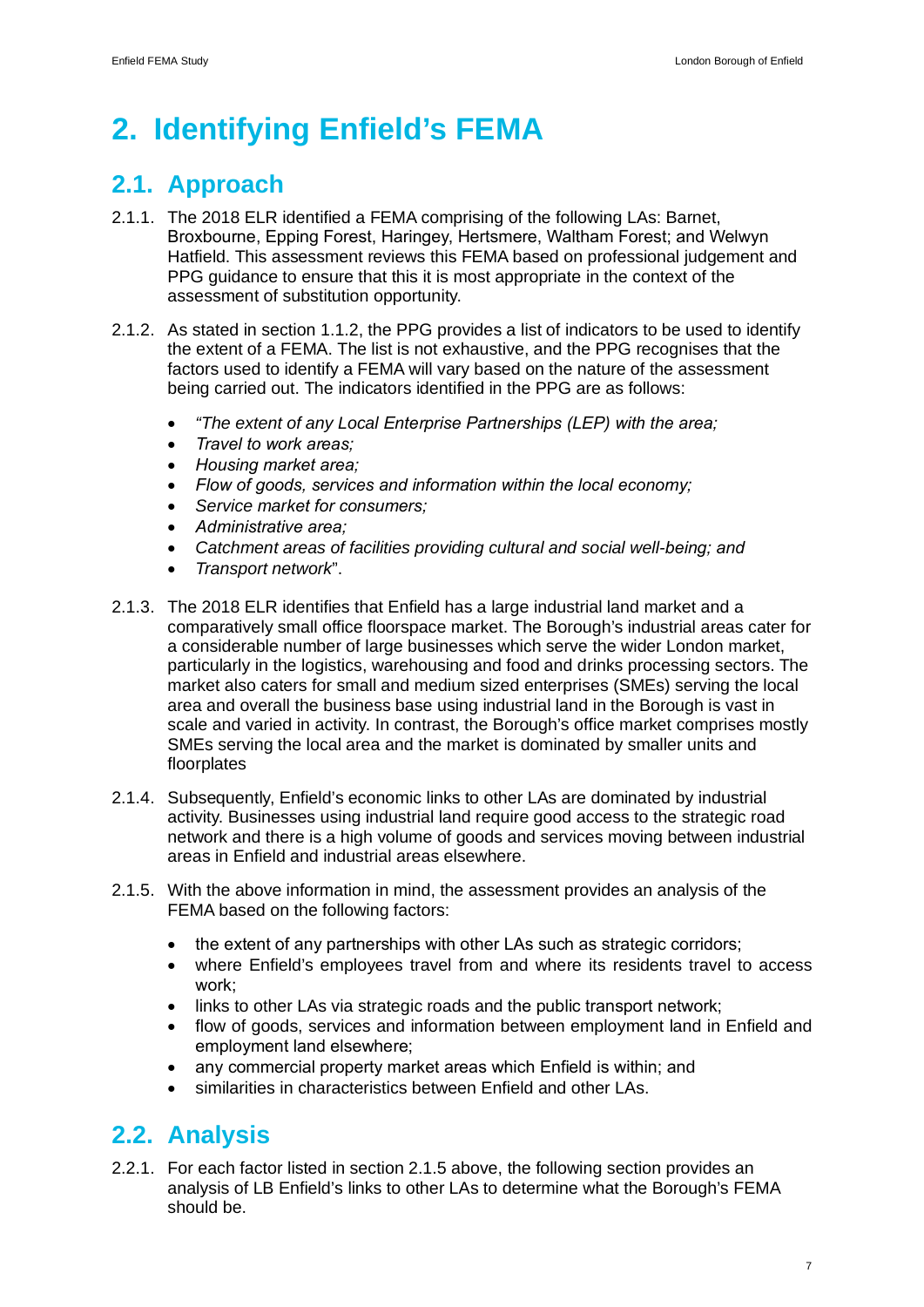### **Partnerships with other local authorities**

- 2.2.2. Enfield is part of the UK Innovation Corridor (formerly known as the 'London Stansted Cambridge Corridor'). The corridor is characterised by the presence of businesses in the advanced technology and bioscience industries which is promoted via a partnership between the public and the private sectors.
- 2.2.3. The corridor starts in London and encompasses five other London Boroughs (London Borough (LB) of Hackney, LB Haringey, LB Islington, LB Redbridge and LB Waltham Forest). It spans through three LAs in Hertfordshire (Broxbourne, East Hertfordshire and Stevenage), three in Essex (Uttlesford, Harlow and Epping Forest) and two in Cambridgeshire (Cambridge and South Cambridgeshire) before ending in Peterborough.
- 2.2.4. The region has a fast-growing economy. The London-Stansted-Cambridge Corridor (LSCC) Growth Commission, in their report on economic performance in the corridor<sup>4</sup> , state that the region has grown by 4.9% per annum on average, compared to 4.1% in the UK. The report notes private sector firms, including those in professional and administrative services and science, technology and IT industries, are growing particularly fast and contribute to a larger share of the economy in the Innovation Corridor than they do in the UK.
- 2.2.5. Hertfordshire County Council has a prominent role in shaping growth in much of the UK Innovation Corridor relevant to Enfield, with its Hertfordshire Infrastructure and Funding Prospectus (HIFP)<sup>5</sup> providing a overview of the wider spatial economic context. Among the findings of this work is the reinforcement of the importance of the UK Innovation/LSSC Corridor within the county and the confirmation of the locally relevant growth corridors within Hertfordshire. The work of the Hertfordshire Growth Board involves building on the HIPF in shaping the delivery of good growth and economic success in the county, including currently examining the role of two "East-West" corridors, the southern of which interacts with Enfield.
- 2.2.6. The ability of firms in the advanced technology and bioscience industries to cluster in the Corridor area creates productivity benefits. They require links with local suppliers and a highly skilled local workforce, and they benefit from partnerships with public authorities. The presence of these firms contributes to strong economic links between LAs within the corridor. It encourages the flow of knowledge, labour and goods and services between these LAs, buoyed by presence of several major universities, the strong regional road and rail networks and a highly skilled labour force. A number of these firms are based at Innova Park in Enfield, which is the location of several high-profile technology firms providing software and manufacturing solutions for enterprises across the country but primarily in other parts of the Innovation Corridor. Other LAs within the UK Innovation Corridor can be therefore be considered to form part of Enfield's FEMA, as far as reasonably practicable.

### **Travel patterns**

- 2.2.7. The flow of labour between LAs is represented in Travel to Work (TTW) statistics published in the 2011 Census<sup>6</sup>. This data is nine years old yet remains the most recent source which presents both where people work and where they come from to access work.
- 2.2.8. The data shows that only 33% of residents in Enfield work inside the Borough. There are three common out-commuting destinations for Enfield residents which are: to

<sup>4</sup> The London-Stansted-Cambridge Corridor Growth Commission (2016); The London-Stansted-Cambridge Corridor: Economic Characteristics and Performance. 5 Hertfordshire County Council, (2018); Hertfordshire Infrastructure and Funding Prospectus (HIFP) 2018-31

<sup>6</sup> ONS (2016), Travel to work area analysis in Great Britain: Census 2011.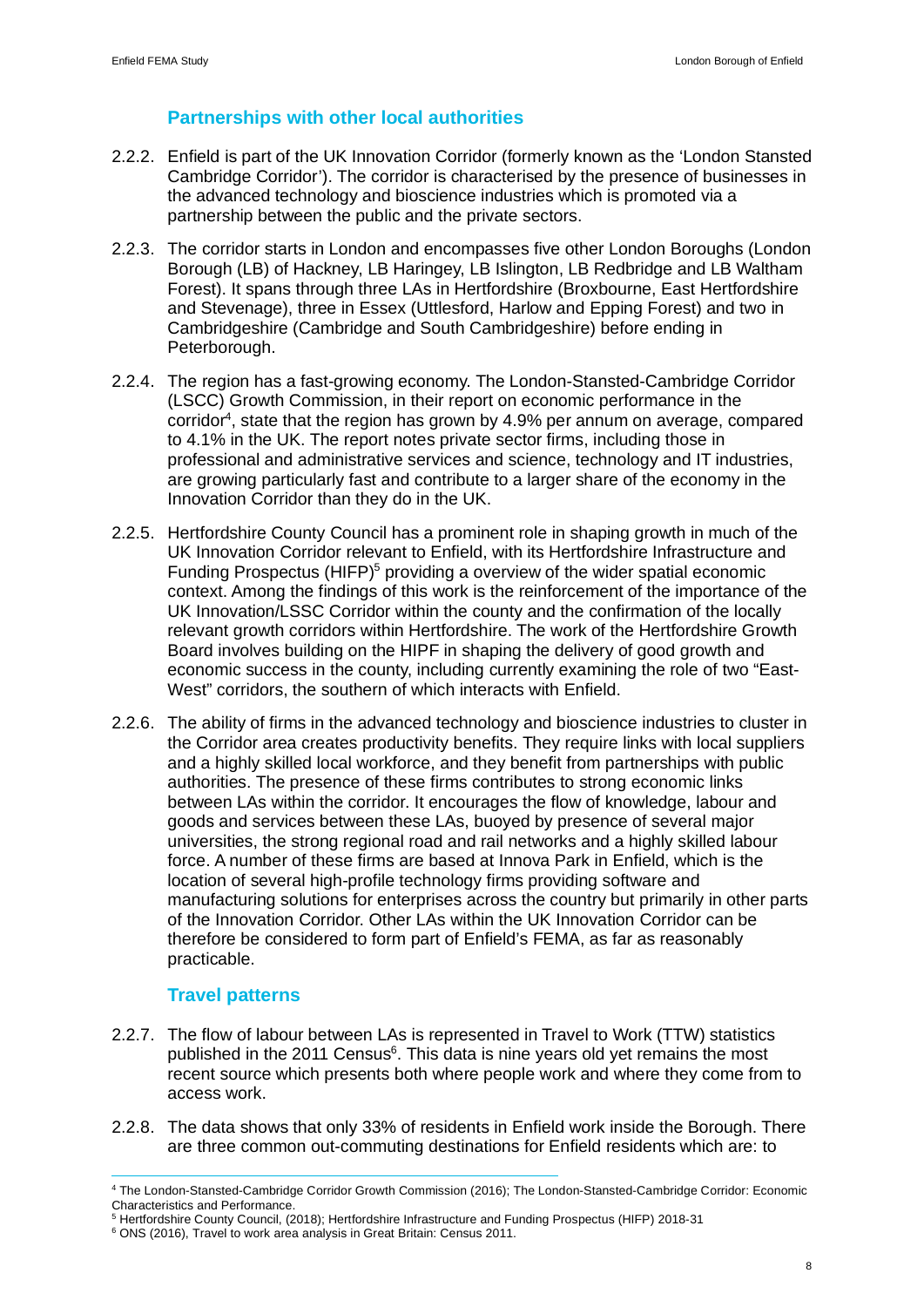Inner London and the Central Activities Zone, to neighbouring Outer London boroughs, and to Local Authorities north of London in the UK Innovation Corridor. Approximately 55% of residents work within these boroughs. This comprises of 31% of residents which travel to boroughs in Inner London and the CAZ (with the highest proportion of people travelling to Westminster and the City of London). A further 17% travel to neighbouring Outer London boroughs (Haringey, Barnet, Waltham Forest and Redbridge), and 6% travel to Local Authorities north of London in the UK Innovation Corridor (primarily Broxbourne, Hertsmere and Epping Forest).

- 2.2.9. Of those which work in Enfield, 47% of them also reside in the Borough. A further 33% of Enfield's employees travel from neighbouring Outer London boroughs (Barnet, Haringey, Waltham Forest, Redbridge and Brent) and from LAs to the north of London in the UK Innovation Corridor (with a particularly high number of employees coming from Broxbourne and Epping Forest). The other 20% of Enfield's employees come from other LAs in London and across the wider South East.
- 2.2.10. Inner London and the CAZ attracts a highly skilled labour force from a large catchment area. It is a primary destination for workers across London and the wider South East. The type and size of businesses which the area attracts, and the employment opportunity which it offers, is different to that in Enfield. Residents in Enfield are likely to travel to the CAZ for work in, amongst other industries, Professional, Financial and Insurance, Information Technology and Business Administration. There are only a very small (4%) number of workers which, as of 2011, resided in Inner London boroughs and travelled to Enfield for work. Therefore, though there are many people residing in Enfield and working in Inner London boroughs, these boroughs should not be included within Enfield's FEMA solely based on this finding.
- 2.2.11. The data shows that the largest flow of labour is between Enfield and neighbouring boroughs in Outer London and LAs north of London, notably Broxbourne, Haringey, Barnet and Waltham Forest. Approximately 23% of Enfield's residents travel to these areas to access work, and approximately 33% of Enfield's workforce comprises of residents of these LAs. This is in part due to the presence of the UK Innovation Corridor, which encourages the flow of labour in the advanced technology and bioscience industries between LAs (see section 2.2.3). Residents in these areas are also likely to travel between these LAs to access employment in a variety of other sectors including Wholesale & Retail Trade, Transport and Storage, Manufacturing, Education and Human Health and Social work.
- 2.2.12. Additionally, informal consultation with districts in Hertfordshire suggests that many businesses based in Enfield, particularly those which are light industrial/manufacturing in nature, are owned by people residing in Hertfordshire. There is some evidence that, as industrial land becomes more expensive in Enfield, some owners are considering relocating to Hertfordshire due to cheaper land, reduced travel times and the opportunity to reorganise and consolidate on one single site.

### **Transport network**

- 2.2.13. Enfield has excellent strategic road networks and good access to other LAs across London and the wider south-east of England via public transport.
- 2.2.14. The North Circular (A406) inner ring-road passes through the densely populated south of the Borough and links it with other Outer London areas including Brent, Barnet, Waltham Forest and Redbridge. The A10 dual carriageway travels north to south and extends north beyond the Borough across Haringey, Broxbourne and East Hertfordshire. The M25 travels east to west to the north of the Boundary and its boundary with Broxbourne. The M25 provides direct connections with Epping Forest, Welwyn Hatfield and Hertsmere, and via linking with the M11 it also provides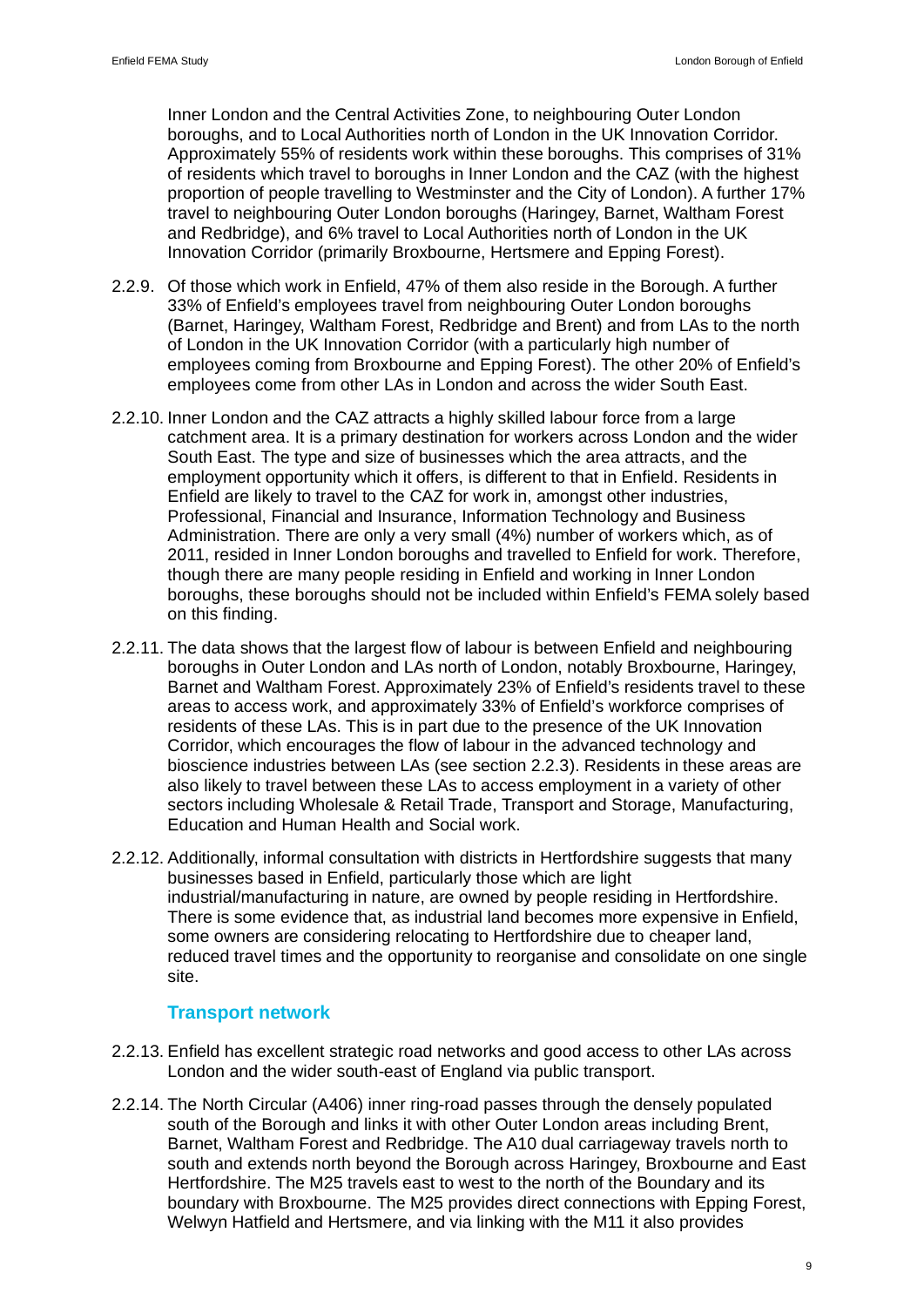motorway connections with Harlow and Uttlesford. This removes the need to use the many local roads travelling between Enfield and these other areas. Businesses and residents in Enfield can access the M25 via the A10 and Junction 25. Industrial areas along the Lea Valley in the north-east corridor of the Borough are well connected to both the A10 and the M25 via the A1055 Mollison Avenue/Bullsmoor Lane.

- 2.2.15. The East Coast Mainline, West Anglia Mainline and Hertford Loop Line all travel through the Borough, providing it with direct rail access to Liverpool Street, Stratford, Kings Cross, Moorgate, Cambridge and London Stansted Airport. Additionally, the Borough is the terminus for the Piccadilly Line of the London Underground network, ending in Cockfosters ward. In total, Enfield is home to five Piccadilly Line stations.
- 2.2.16. Enfield's excellent strategic road connections are important for the considerable number of people travelling between Enfield and other areas of Outer London/to the north of London to access employment. These strategic links also attract a high number of logistics, distribution and manufacturing businesses to Enfield and other boroughs which they travel through. In Enfield, these firms are distributed across the Borough, but particularly in the Borough's 'Eastern Corridor'. They rely on this road network to deliver goods in London and across the wider south-east, such as transporting goods between industrial areas in Enfield and those elsewhere as part of the network of supply chains which exists in the regional area. This is particularly the case between Enfield and Brent which can be accessed by the North Circular and between Enfield and Waltham Forest, Epping Forest, Haringey and districts in Hertfordshire which can be accessed by the A10 and the M25. These LAs all contain industrial areas close to the strategic road network. For example, as is noted in the Hertfordshire Infrastructure and Funding Prospectus<sup>7</sup>, the majority of large distribution companies in the county are located in the major road corridors, including the A10 corridor which connects the east of the county to Enfield and to an extent along the M25 from the west.
- 2.2.17. Enfield's rail connections are used primarily by its residents to commute to work in Central London and Stratford, or to access London Stansted Airport. The airport is an important contributor to the UK Innovation Corridor and is a large employment base which attracts workers from across the south-east. The airport attracts potential workers from locations along the West Anglia Mainline by implementing incentives such as travel card subsidies.

### **Property Market Areas shared with other local authorities**

- 2.2.18. Property Market Areas (PMAs) are identified based on shared characteristics, such as labour market structure, access to market areas and suppliers and rental values. Businesses searching for land and premises will typically consider locations within a property market area.
- 2.2.19. The London Industrial Land Demand Study (LILDS) $8$  classifies the Borough as being part of the Lea Valley Property Market Area. Other areas in the Lea Valley PMA include areas in Newham, Haringey and Waltham Forest. The Lea Valley is a major industrial and warehousing location with excellent road transport links via the North Circular Road and the A10. The area is strategically important for these industries and therefore contains a significant amount of industrial land, much of which is designated as Strategic Industrial Locations (SIL) as well as Locally Significant Industrial Sites (LSIS).
- 2.2.20. The LILDS states that the area has recently seen a marked increase in industrial employment. It identifies that employment in logistics and manufacturing, the two largest industrial sectors in the area, increased by approximately 4,000 and 2,500

<sup>&</sup>lt;sup>7</sup> Hertfordshire County Council, (2018); Hertfordshire Infrastructure and Funding Prospectus 2018-2031

<sup>&</sup>lt;sup>8</sup> GLA, (2017); London Industrial Land Demand Study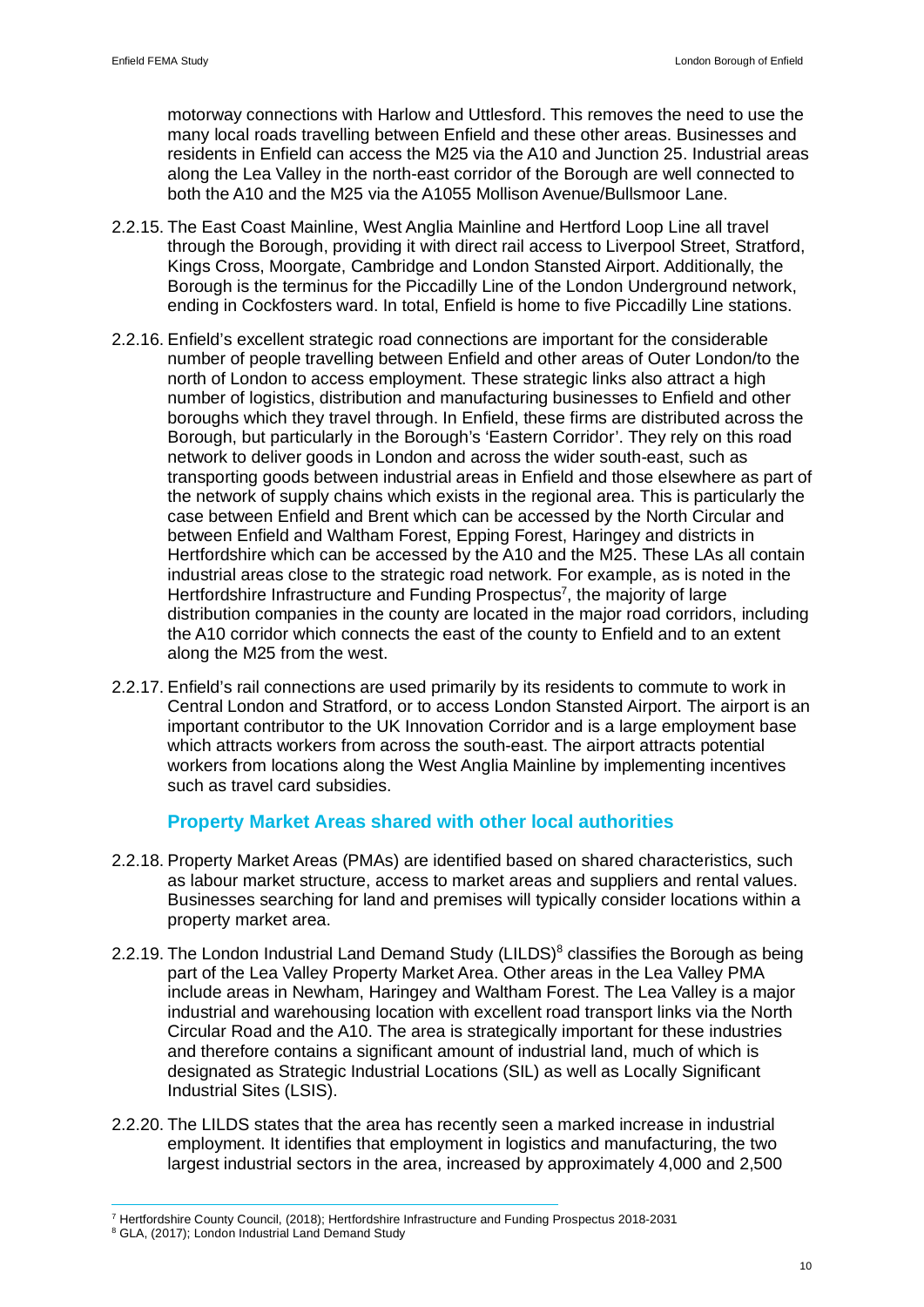respectively between 2009 and 2015. This was primarily due to development of industrial land in Enfield, particularly in the Ponders End area, with locations in Haringey and Newham experiencing declines.

2.2.21. Industrial areas in the boroughs which comprise the PMA are interlinked. The PMA is one of the largest areas of manufacturing and technology in London. Firms work together within the PMA to operate supply chains and support the output of these sectors. Several large distribution and logistics businesses have large centres in Enfield, including Amazon, Asda, DPD, John Lewis and Lidl. These businesses work with many suppliers, including smaller wholesaling firms, located in the PMA. The relationship between the boroughs comprising the Lea Valley is vital to strengthen and unlock further development of industrial land within the PMA.

### **Similarities to other local authorities**

- 2.2.22. In 2015 the Office of National Statistics (ONS), based upon the most recent Census in 2011 provided a measure to review the similarities of different local authorities in England<sup>9</sup>. Measuring similarity between LAs was based on 157 socio-economic and demographic statistics from the 2011 Census in five different domains: demographic structure, household composition, housing, socio-economic character and employment. The assessment indicated that Enfield is most similar to the following local authorities: Croydon (classified as 'very similar'); Barnet; Waltham Forest; Redbridge; and Barking and Dagenham (all classified as 'similar').
- 2.2.23. The LAs identified as 'very similar' or 'similar' to Enfield are all Outer London boroughs which are suburban in nature and have excellent links to the strategic road network. They all have high rates of car use, and residents use these strategic roads to access employment in neighbouring Outer London boroughs and in areas outside of London. They also all have adequate (but rarely excellent) public transport links to London, and a lot of residents in these boroughs choose to travel to the CAZ to access employment via these public transport links.
- 2.2.24. Enfield and Croydon are both important strategic locations for distribution, logistics and manufacturing. They both comprise a considerable amount of industrial land which supports a large employment base. These are likely primary factors as to why the boroughs are identified as 'very similar' to each other. Barnet, Waltham Forest and Redbridge are all in the UK Innovation Corridor, and all have a relatively high number of employees in the advanced technology and bioscience industries.
- 2.2.25. Though not identified in Enfield's top five most similar LAs by ONS, Brent and Epping Forest are both also characterised by large supplies of industrial land, a relatively high proportion of employees in the distribution and manufacturing industries, and excellent links to the strategic road network. They also have high rates of private car use amongst their residents.
- 2.2.26. Another indication of similarities between Enfield and other LAs is the characterisation study which Enfield Council conducted in 2011<sup>10</sup>. The study identified the different areas within the Borough based on physical characteristics, history and social identity. The study recognised that the majority of industrial land in the Borough is located in the 'Eastern Corridor' i.e. to the east of the A10 and along the Lea Valley (including the major industrial areas of Brimsdown Industrial Park and Freezy Water). The study noted that this area has very similar characteristics to other boroughs in the Lea Valley Property Market, including Waltham Forest and Haringey.

<sup>&</sup>lt;sup>9</sup> ONS, (2015); Area Classifications for Output Areas: Census 2011.

<sup>&</sup>lt;sup>10</sup> Urban Practitioners on behalf of LB Enfield, (2011); Enfield Characterisation Study: Final Report.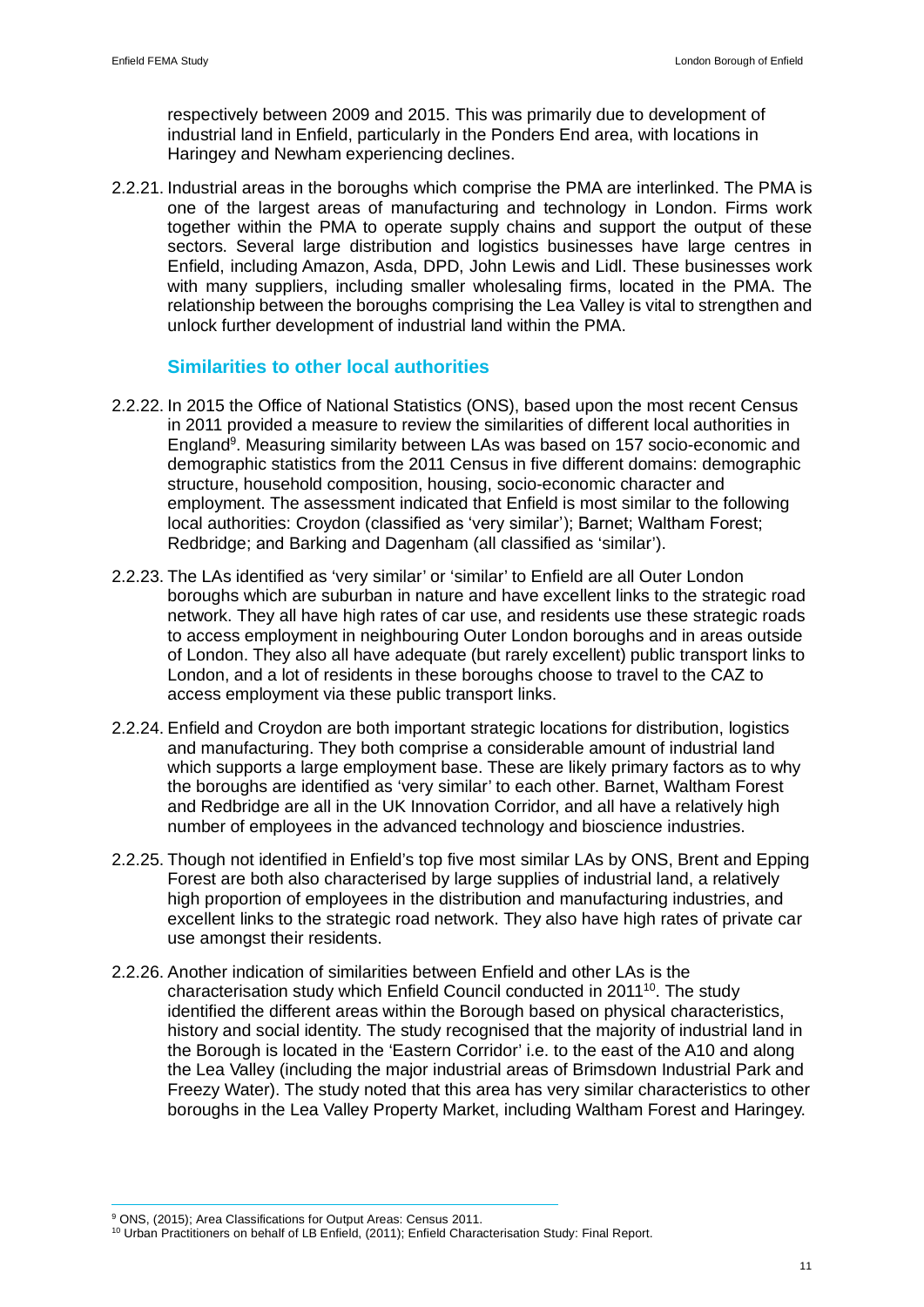## **2.4. Enfield's FEMA**

- 2.4.1. Based on the above analysis, this report defines Enfield's FEMA as comprising the following LAs:
	- · Barnet;
	- · Brent;
	- · Broxbourne;
	- East Hertfordshire;
	- Epping Forest;
	- Haringey;
	- Harlow:
	- · Hertsmere;
	- · Newham;
	- · Redbridge;
	- · Uttlesford;
	- · Waltham Forest; and
	- Welwyn Hatfield.
- 2.4.2. The below provides an overview of why each of the LAs listed above are included in our definition of Enfield's FEMA, drawing upon the analysis provided in section 2.2.
- 2.4.3. Areas within the London Boroughs of Newham, Haringey and Waltham Forest are part of the Lea Valley Property Market Area (as defined in the LILDS) along with areas of eastern Enfield. The Lea Valley PMA is a strategically important industrial and warehousing location. Firms work together within the PMA to operate supply chains and support the output of these sectors. There are a high number of people travelling between these boroughs for employment, and they are all Outer London boroughs with a suburban nature. They have therefore all been included in Enfield's FEMA.
- 2.4.4. The London Boroughs of Redbridge and Barnet, and LAs to the north of London (Broxbourne, East Hertfordshire, Harlow, Hertsmere, Uttlesford and Welwyn Hatfield) have also been included in Enfield's FEMA. There are excellent strategic road and public transport connections between these areas, and there are a high number of people which travel between the boroughs to access employment. Along with Haringey, Waltham Forest and Epping Forest, these Local Authorities are all also part of the UK Innovation Corridor, which is characterised by the presence of businesses in the advanced technology and bioscience industries. These businesses work together to create symbiotic economic links between the boroughs; spanning labour, supply chains and the transfer of knowledge and information.
- 2.4.5. Like Enfield, Brent and Epping Forest are both important industrial and warehousing locations. A relatively high proportion of the employee bases within all three boroughs are in the distribution and manufacturing industries. They are well connected via the strategic road network which appears to be facilitating a steady flow of goods between their respective industrial areas. These excellent strategic road links between the boroughs contributes to a high number of people travelling between them to access work as identified in the travel-to-work analysis.
- 2.4.6. Figure 1 shows the LAs included in Enfield's FEMA. Distinction has been made between those identified to be in the FEMA in the 2018 ELR and those new proposed additions.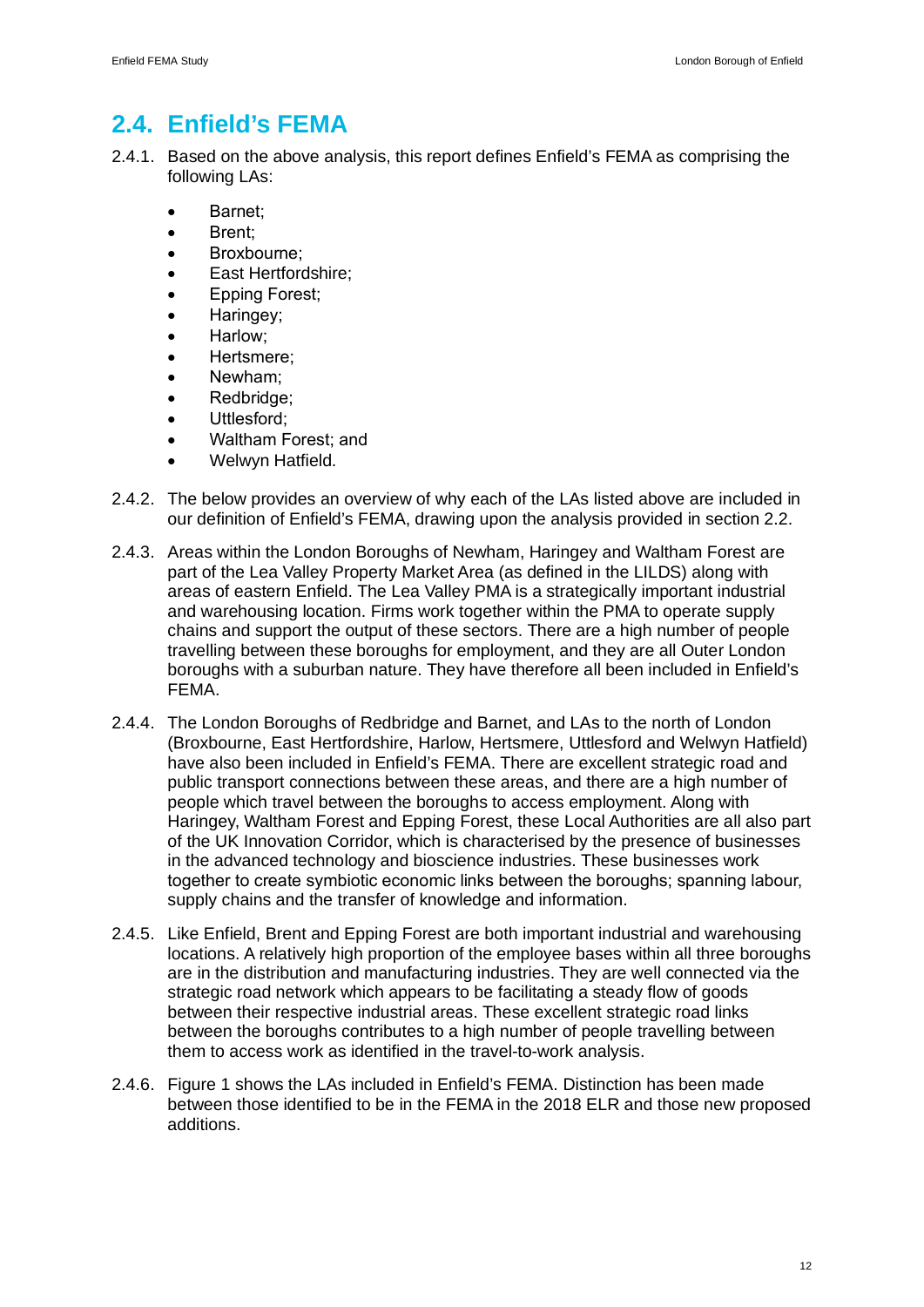### **Figure 1: Local authorities in Enfield's FEMA**



*Source: Aecom 2020*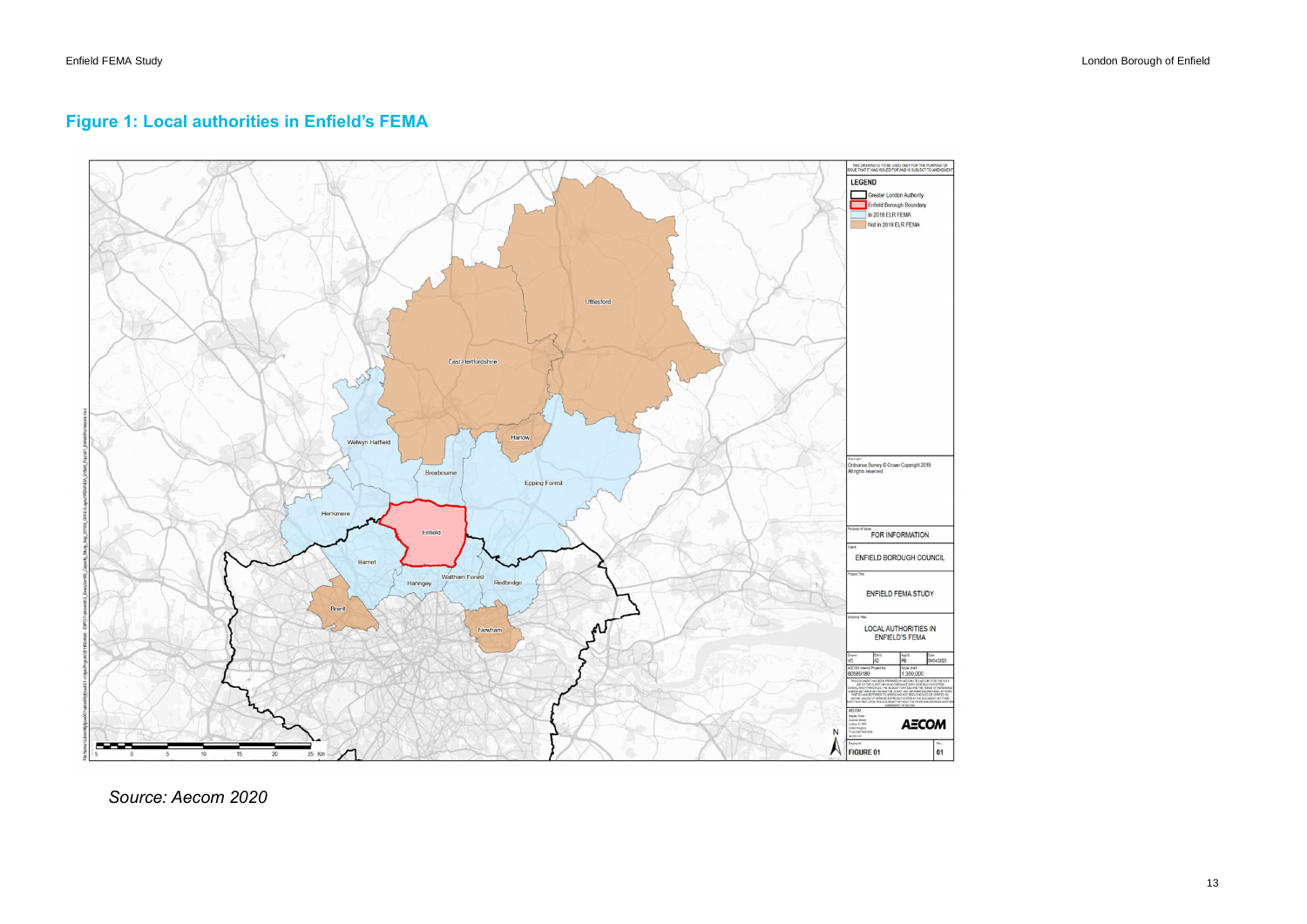# **3. Potential for substitution in the FEMA**

## **3.1. Approach**

- 3.1.1. As described in Section 2.3, Enfield's FEMA comprises the following local authorities: Barnet, Brent, Broxbourne, East Hertfordshire, Epping Forest, Haringey, Harlow, Hertsmere, Newham, Redbridge, Uttlesford, Waltham Forest and Welwyn Hatfield.
- 3.1.2. For each of these areas, a desk-based assessment of supply and demand for industrial land was undertaken to identify the potential for substitution of industrial land with Enfield as per Policy E7 of the dNLP (see section 1.1.3). Overarchingly, the potential for substitution of industrial land with Enfield is considered possible where a local authority has a supply of industrial land which exceeds its forecast need.
- 3.1.3. The assessment used both local and regional evidence-based documents to inform a view on demand and supply for industrial land. Local studies include, but are not limited to, Employment Land Reviews. Regional studies include the London Industrial Land Supply and Economy Study (2015)<sup>11</sup> and the London Industrial Land Demand Study (2017). For some LAs, local and regional evidence-based studies present contrasting findings. Where this is the case, the study seeks to provide an accurate forecast of supply and demand using professional judgement given that a thorough understanding of the basis for these differences is beyond the scope of this study.
- 3.1.4. The assessment also considered, for those areas with potential for substitution, policy documents principally Local Plans to understand local authorities' positions on accommodating additional employment land beyond their own needs. Other factors impacting an LAs ability to provide additional industrial land were also considered including the demand and supply of office floorspace. In addition, the assessment takes account of wider potential impacts such as increased congestion, pollution and vehicular mileage that could arise from substitution of industrial land within the FEMA.
- 3.1.5. The output of the analysis was a traffic-light or 'red amber green' (RAG) rating assessment showing the potential of each LA to assist in meeting Enfield's need for additional industrial employment land.
- 3.1.6. Table 1 shows the categories LAs were assigned to based on the analysis and the criteria underpinning them.

| <b>Category</b>                    | <b>Description</b>                                                                                                                                                                                                                             |
|------------------------------------|------------------------------------------------------------------------------------------------------------------------------------------------------------------------------------------------------------------------------------------------|
| <b>No</b><br><b>Potential</b>      | The LA will struggle to meet its own industrial land needs, or the LA faces<br>pressures to accommodate other uses within the limited land supply it has.                                                                                      |
| <b>Limited</b><br><b>Potential</b> | The LA has a limited surplus of land once it has provided for its own need,<br>and planning policy is supportive of providing small quantities of additional<br>industrial land beyond what is required to facilitate meeting their own needs. |
| <b>Potential</b>                   | The LA has a large surplus of land once it has provided for its own needs,<br>and planning policy is supportive of providing additional industrial land,<br>including in enabling other LAs to their needs.                                    |

### **Table 1: RAG Rating Categories and Criteria**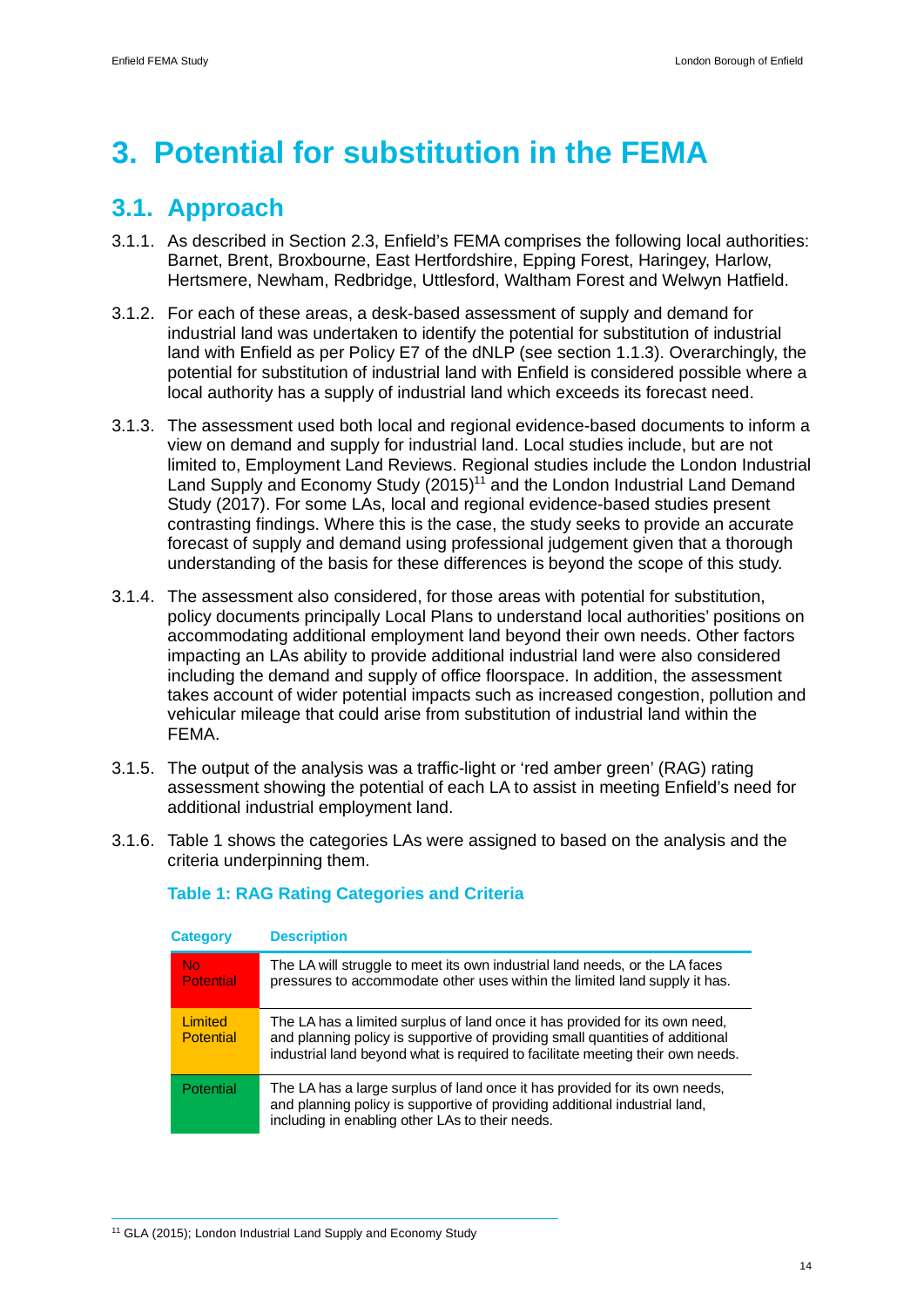# **3.2. Analysis**

- 3.2.1. Table 2 overleaf shows the results of the RAG rating assessment. For each LA, the findings are presented by the documents which provide the evidence of supply and demand. For example, in Barnet there are two studies which assess supply and demand for employment land: the Barnet Employment Land Review (2017), and the West London Employment Land Evidence (2019). The table presents the findings of both documents in separate rows, and then provides an assessment of potential for substitution based on the findings of both documents.
- 3.2.2. For each study, the table presents the following: the total stock of industrial land, the total stock of vacant land, demand, and the net requirement for industrial land. The total stock of industrial land is the stock of land used for industrial and warehousing purposes and comprises B1c, B2 and B8 uses. Wider industrial uses, including land for transport, waste and utilities are not included in the figure though it is recognised that were land within these uses to become surplus to requirements that they could potentially be returned to use as employment land; the evidence reviewed has not identified such instances. Vacant industrial land is identified as land which is not currently in use and readily able to accommodate industrial land demand.
- 3.2.3. The demand figures identified in the table represent net demand over the study period. In line with figures for supply, the figures represent change in demand for B1c, B2 and B8 uses. The net requirement for land is identified as the difference between forecast demand and forecast supply. Some studies present an analysis of the forecast change in supply over the study period and the presence of vacant land (which is readily available to accommodate incoming businesses). Other studies present the change in demand as the net requirement for land.
- 3.2.4. The figures for total supply provided in the London Industrial Land Supply and Economy Study (LILSE) represents the sum of land designated for core industrial uses and vacant land. The total stock of vacant land represents both vacant industrial land (including cleared sites and land with derelict industrial buildings) and land with vacant buildings.
- 3.2.5. The net requirement figure taken from the London Industrial Land Demand Study (LILDS) represents all core industrial and warehousing uses. It consists of the change in demand for these uses between 2017 and 2041 and the presence of vacant land at the time of the study. These figures consider the potential use of some surplus vacant land (in line with the optimal frictional vacancy rate) in their identification of net requirement.
- 3.2.6. The final column presents an analysis of the potential for substitution, considering the evidence provided in the relevant studies. The analysis in some instances has considered evidence from other studies beyond the core documents named earlier in the table, which contain useful information on supply or demand for industrial employment land. The analysis also draws upon Local Plans, to understand if any of the LAs are likely to be receptive to assisting in meeting Enfield's need for additional industrial employment land.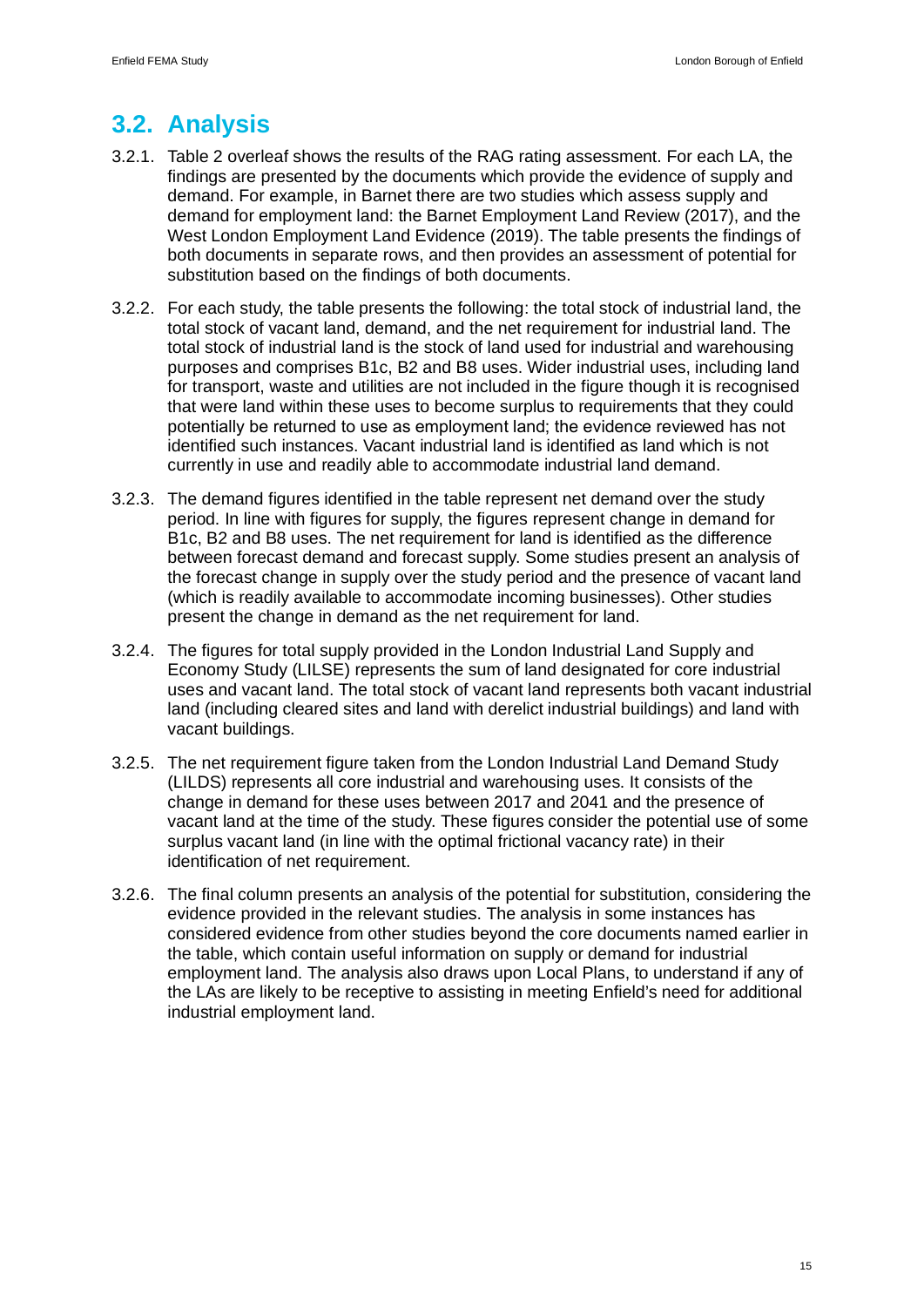has a small (42ha) stock of industrial land, much of h is identified in the evidence as being underutilised in poor quality.

neet its positive net requirement for industrial land, the ugh will seek to intensify/redevelop existing poority stock. Since the Borough only has a small supply of strial land, it will seek to rely on industrial land where to accommodate demand, including in Brent and OPDC/Park Royal area.

efore, there is assessed to be no potential for Barnet commodate additional industrial land demand from  $ld.$ 

#### **a** otential

t has a large stock of industrial land (316ha), much of h is good quality and the rate of vacancy is low.

t's 2015 Employment Land Demand Study predicted demand for industrial land demand to 2029 is gible. However, the LILDS predicts that Brent has a equirement to provide an additional 46.9ha of industrial to 2041. Due to its industrial nature, Brent also riences pressures to accommodate demand for nbouring boroughs including Barnet.

net requirement predicted by the LILDS is high and it is onable to assume that the Borough will be required to tate for this level of existing demand. Therefore, there sessed to be no potential for Brent to accommodate ional industrial land demand from Enfield.

#### **Table 2: RAG rating assessment identifying opportunity for substitution of industrial land with each Local Authority in Enfield's FEMA.**

| Local<br><b>Authority</b> | <b>Local Evidence Base</b>                                    |                     |                                                                                                                                                                                                      |                                                              | <b>London Evidence Base (where applicable)</b>                                                                              | <b>Potential for substitution</b><br>(No Potential / Limited Po |                                                                              |                                                                                        |                                                                                                |                                                                                                                                                                                                                                                                                   |
|---------------------------|---------------------------------------------------------------|---------------------|------------------------------------------------------------------------------------------------------------------------------------------------------------------------------------------------------|--------------------------------------------------------------|-----------------------------------------------------------------------------------------------------------------------------|-----------------------------------------------------------------|------------------------------------------------------------------------------|----------------------------------------------------------------------------------------|------------------------------------------------------------------------------------------------|-----------------------------------------------------------------------------------------------------------------------------------------------------------------------------------------------------------------------------------------------------------------------------------|
|                           | <b>Study</b>                                                  | <b>Study period</b> | <b>Total stock of</b><br>industrial land                                                                                                                                                             | <b>Total stock of</b><br>vacant<br><b>industrial</b><br>land | Net demand over study<br>period                                                                                             | <b>Net</b><br>requirement for<br>industrial land                | <b>Total stock of</b><br>industrial<br>land<br>identified in<br><b>LILSE</b> | <b>Total stock of</b><br>vacant<br>industrial<br>land<br>identified in<br><b>LILSE</b> | <b>Net requirement</b><br>for industrial<br>land identified in<br><b>LILDS (2017-</b><br>2041) |                                                                                                                                                                                                                                                                                   |
| <b>Enfield</b>            | <b>Enfield Employment</b><br>Land Review (2018)               | 2016-2036           | 329.1ha                                                                                                                                                                                              | 15.5ha                                                       | 46.1ha, based on<br>employment projections.                                                                                 | 48.6ha                                                          | 340.3ha                                                                      | 24.3ha                                                                                 | 52.0ha                                                                                         | n/a                                                                                                                                                                                                                                                                               |
| <b>Barnet</b>             | <b>Barnet Employment</b><br>Land Review (2017)                | 2016-2036           | 42ha                                                                                                                                                                                                 | 5ha                                                          | 7.3ha, based on<br>employment projections.                                                                                  | 7.3 <sub>ha</sub>                                               | 73.5ha                                                                       | 6.2ha                                                                                  | 5.1 <sub>ha</sub>                                                                              | <b>No Potential</b><br>Barnet has a small (42ha)<br>which is identified in the ev<br>and in poor quality.                                                                                                                                                                         |
|                           | West London<br><b>Employment Land</b><br>Evidence (2019)      | 34.3ha<br>2016-2041 |                                                                                                                                                                                                      | 2ha                                                          | 13.5ha, based on<br>employment projections.                                                                                 | 13.5ha                                                          |                                                                              |                                                                                        |                                                                                                | To meet its positive net red<br>Borough will seek to intens<br>quality stock. Since the Bo<br>industrial land, it will seek t<br>elsewhere to accommodate<br>the OPDC/Park Royal area                                                                                             |
|                           |                                                               |                     |                                                                                                                                                                                                      |                                                              |                                                                                                                             |                                                                 |                                                                              |                                                                                        |                                                                                                | Therefore, there is assesse<br>to accommodate additiona<br>Enfield.                                                                                                                                                                                                               |
| <b>Brent</b>              | <b>Brent Employment</b><br><b>Land Demand Study</b><br>(2015) | 2015-2029           | 316.1ha                                                                                                                                                                                              | 8.1ha                                                        | Between -30.7ha and<br>25.4ha, based on three<br>scenarios which use<br>either employment<br>projections or past<br>trends. | Between -<br>14.4ha and -<br>8.8ha.                             | 328.1ha                                                                      | 8.1ha                                                                                  | 46.9ha                                                                                         | <b>No Potential</b><br>Brent has a large stock of<br>which is good quality and t<br><b>Brent's 2015 Employment</b><br>that demand for industrial I<br>negligible. However, the LI                                                                                                 |
|                           | West London<br><b>Employment Land</b><br>Evidence (2019)      | 2016-2041           | Information not<br>included in study,<br>though it identifies<br>69ha of industrial<br>land in the Borough<br>outside of the Old<br>Oak and Park Royal<br>Development<br>Corporation<br>(OPDC) area. | 1.3 <sub>ha</sub>                                            | 0.6ha, based on<br>employment projections<br>not including demand for<br>land at OPDC and Park<br>Royal.                    | 0.6 <sub>ha</sub>                                               |                                                                              |                                                                                        |                                                                                                | net requirement to provide<br>land to 2041. Due to its inc<br>experiences pressures to a<br>neighbouring boroughs inc<br>The net requirement predio<br>reasonable to assume that<br>facilitate for this level of ex<br>is assessed to be no poten<br>additional industrial land d |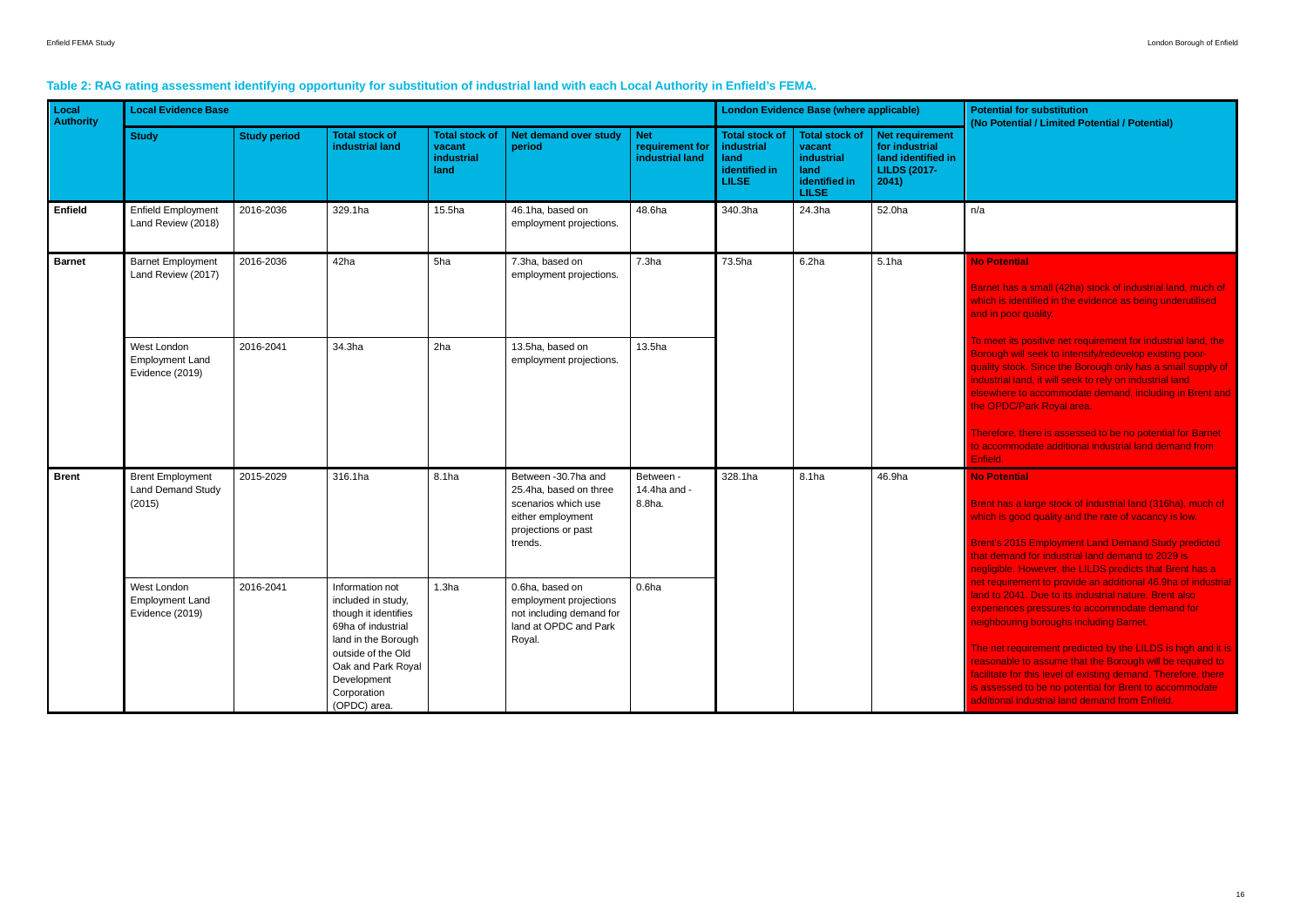xbourne's industrial land is generally of a good quality, there is limited supply available (63.7ha).

xbourne's Employment Land Study forecasts the LA will required to provide 34ha of additional industrial land to et demand to 2031. The LA will be required to find new ustrial land as well as make use of vacant land and nsifying/redeveloping older stock to accommodate this. heir Local Plan (2018-2033), the LA state their intention provide growth in the creative and life sciences sectors lead of catering only for manufacturing and warehousing is which is what many of its employment sites currently sists of.

erefore, there is assessed to be no potential for kbourne to accommodate additional industrial land nand from Enfield.

East Hertfordshire has a relatively limited supply<sup>12</sup> of ustrial land which is generally of good quality with low ancy rates. The supply of industrial floorspace in the district has reduced by 14% since 2008<sup>13</sup>.

West Essex and East Herts Assessment of Iovment Needs predicts that demand for industrial land ncrease by 13ha to 2033. In response, the LA's Local (2018) allocated 15ha of land for industrial uses to 3. The LA is therefore capable of meeting its industrial I requirements. However, the LA does not have high Is of industrial land supply and it is not able to cater for tional land demand from Enfield.

| Local<br><b>Authority</b> | <b>Local Evidence Base</b>                                                      |                     |                                          |                                                       | <b>London Evidence Base (where applicable)</b> |                                                  | <b>Potential for substitution</b><br>(No Potential / Limited Po                     |                                                                                        |                                                                                         |                                                                                                                                                                                                                                                                                                                                                                                                                                                                                           |
|---------------------------|---------------------------------------------------------------------------------|---------------------|------------------------------------------|-------------------------------------------------------|------------------------------------------------|--------------------------------------------------|-------------------------------------------------------------------------------------|----------------------------------------------------------------------------------------|-----------------------------------------------------------------------------------------|-------------------------------------------------------------------------------------------------------------------------------------------------------------------------------------------------------------------------------------------------------------------------------------------------------------------------------------------------------------------------------------------------------------------------------------------------------------------------------------------|
|                           | <b>Study</b>                                                                    | <b>Study period</b> | <b>Total stock of</b><br>industrial land | <b>Total stock of</b><br>vacant<br>industrial<br>land | Net demand over study<br>period                | <b>Net</b><br>requirement for<br>industrial land | <b>Total stock of</b><br><b>industrial</b><br>land<br>identified in<br><b>LILSE</b> | <b>Total stock of</b><br>vacant<br>industrial<br>land<br>identified in<br><b>LILSE</b> | Net requirement<br>for industrial<br>land identified in<br><b>LILDS (2017-</b><br>2041) |                                                                                                                                                                                                                                                                                                                                                                                                                                                                                           |
| <b>Broxbourne</b>         | Broxbourne<br><b>Employment Land</b><br>Study (2016)                            | 2016 - 2031         | 63.7ha                                   | 5.9ha                                                 | 44.9ha, based on<br>employment projections.    | 34.1ha                                           | n/a                                                                                 | n/a                                                                                    | n/a                                                                                     | <b>No Potential</b><br><b>Broxbourne's industrial lan</b><br>but there is limited supply a<br><b>Broxbourne's Employment</b><br>be required to provide 34h<br>meet demand to 2031. The<br>industrial land as well as m<br>intensifying/redeveloping c<br>In their Local Plan (2018-2<br>to provide growth in the cre<br>instead of catering only for<br>uses which is what many c<br>consists of.<br>Therefore, there is assess<br><b>Broxbourne to accommoda</b><br>demand from Enfield. |
| East<br>Hertfordshire     | West Essex and East<br>Herts Assessment of<br><b>Employment Needs</b><br>(2017) | 2016 - 2033         | Information not<br>included in study.    | Information not<br>included in<br>study.              | 13ha, based on<br>employment projections.      | 13ha                                             | n/a                                                                                 | n/a                                                                                    | n/a                                                                                     | <b>No Potential</b><br>East Hertfordshire has a re<br>industrial land which is ger<br>vacancy rates. The supply<br>district has reduced by 149<br><b>The West Essex and East</b><br><b>Employment Needs predic</b><br>will increase by 13ha to 20<br>Plan (2018) allocated 15ha<br>2033. The LA is therefore o<br>land requirements. Howev<br>levels of industrial land sup<br>additional land demand fro                                                                                 |

<sup>&</sup>lt;sup>12</sup> The East Herts Council Authority Monitoring Report 2018-2019 states that, in 2019, the district's total stock of industrial land was 82.4ha.

<sup>13</sup> Lambert Smith Hampton (2019): Loss of Employment Space in Hertfordshire: Study into extent, implications and solutions.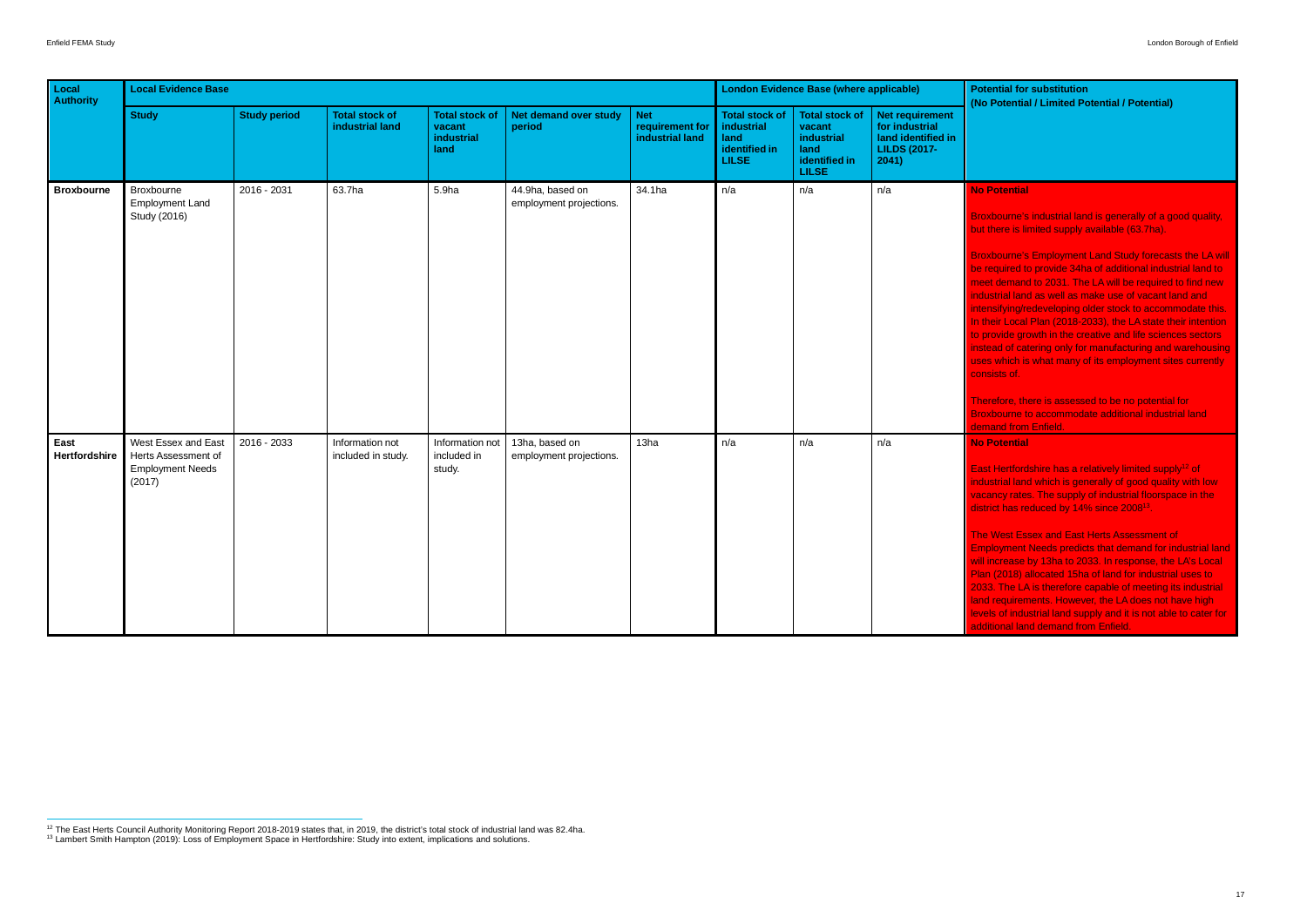#### **Potential**

bing Forest has a large quantity of industrial land which enerally of good quality with only negligible levels of ancy.

**LA's ELR states that additional industrial land demand 2033 can be accommodated within the LA by** eveloping and intensifying existing sites. However, optunities for providing additional land demand are ited given the LA's high office demand which is well in cess of forecast supply. The LA is also forecast to perience a large increase in population over the planning iod (2011-2033) and land will be required to provide ising to meet targets.

erefore, there is assessed to be no potential for Epping est to accommodate additional industrial land demand i Enfield.

#### **Potential**

ingey has a relatively large quantity of industrial land ch is generally of good quality with low vacancy rates.

mand for industrial land in the Borough is expected to be ble (as per the Borough's 2015 Employment Land Study ween 2015 and 2031) or reduce (as per the LILDS ween 2017 and 2041). However, the supply of rehousing and manufacturing industrial land in the rough is expected to reduce. The Borough has a high ecast demand for office floorspace which is in excess of oply. It also seeks to expand its supply of floorspace for linesses in the creative industries and in the research I development sector.

refore, there is assessed to be no potential for Haringey commodate additional industrial land demand from

| Local<br>Authority             | <b>Local Evidence Base</b>                                                                                                                                               |                     |                                          | <b>London Evidence Base (where applicable)</b>               | <b>Potential for substitution</b><br>(No Potential / Limited Po                                                          |                                                  |                                                                                     |                                                                                        |                                                                                                |                                                                                                                                                                                                                                                                                                                                                                                                                                                                           |
|--------------------------------|--------------------------------------------------------------------------------------------------------------------------------------------------------------------------|---------------------|------------------------------------------|--------------------------------------------------------------|--------------------------------------------------------------------------------------------------------------------------|--------------------------------------------------|-------------------------------------------------------------------------------------|----------------------------------------------------------------------------------------|------------------------------------------------------------------------------------------------|---------------------------------------------------------------------------------------------------------------------------------------------------------------------------------------------------------------------------------------------------------------------------------------------------------------------------------------------------------------------------------------------------------------------------------------------------------------------------|
|                                | <b>Study</b>                                                                                                                                                             | <b>Study period</b> | <b>Total stock of</b><br>industrial land | <b>Total stock of</b><br>vacant<br><b>industrial</b><br>land | Net demand over study<br>period                                                                                          | <b>Net</b><br>requirement for<br>industrial land | <b>Total stock of</b><br><b>industrial</b><br>land<br>identified in<br><b>LILSE</b> | <b>Total stock of</b><br>vacant<br>industrial<br>land<br>identified in<br><b>LILSE</b> | <b>Net requirement</b><br>for industrial<br>land identified in<br><b>LILDS (2017-</b><br>2041) |                                                                                                                                                                                                                                                                                                                                                                                                                                                                           |
| <b>Epping</b><br><b>Forest</b> | <b>Epping Forest</b><br><b>Employment Land</b><br>Supply Assessment<br>(2017), in conjunction<br>with the<br><b>Epping Forest</b><br><b>Employment Review</b><br>(2017). | 2016 - 2033         | 125.7ha                                  | Information not<br>included in<br>study.                     | 14ha, based on<br>employment projections.                                                                                | 14ha                                             | n/a                                                                                 | n/a                                                                                    | n/a                                                                                            | <b>No Potential</b><br><b>Epping Forest has a large</b><br>is generally of good quality<br>vacancy.<br>The LA's ELR states that a<br>to 2033 can be accommod<br>redeveloping and intensify                                                                                                                                                                                                                                                                                |
|                                | West Essex and East<br>Herts Assessment of<br><b>Employment Needs</b><br>(2017)                                                                                          | 2016 - 2033         | Information not<br>included in study.    | Information not<br>included in<br>study.                     | 14ha, based on<br>employment projections.                                                                                | 14ha                                             |                                                                                     |                                                                                        |                                                                                                | opportunities for providing<br>limited given the LA's high<br>excess of forecast supply.<br>experience a large increas<br>period (2011-2033) and lar<br>housing to meet targets.<br>Therefore, there is assess<br><b>Forest to accommodate ad</b><br>from Enfield.                                                                                                                                                                                                        |
| Haringey                       | Haringey<br><b>Employment Land</b><br>Study (2015)                                                                                                                       | 2015 - 2031         | Information not<br>included in study.    | Information not<br>included in<br>study.                     | Between 0.1ha and<br>9.6ha, based on three<br>scenarios which use<br>either employment<br>projections or past<br>trends. | Between -<br>10.6ha and<br>5.1ha.                | 130.6ha                                                                             | 11.3 <sub>ha</sub>                                                                     | $-28.7ha$                                                                                      | <b>No Potential</b><br><b>Haringey has a relatively la</b><br>which is generally of good<br><b>Demand for industrial land</b><br>stable (as per the Borough<br>between 2015 and 2031) o<br>between 2017 and 2041).<br>warehousing and manufac<br>Borough is expected to red<br>forecast demand for office<br>supply. It also seeks to exp<br>businesses in the creative<br>and development sector.<br>Therefore, there is assesse<br>to accommodate additiona<br>Enfield. |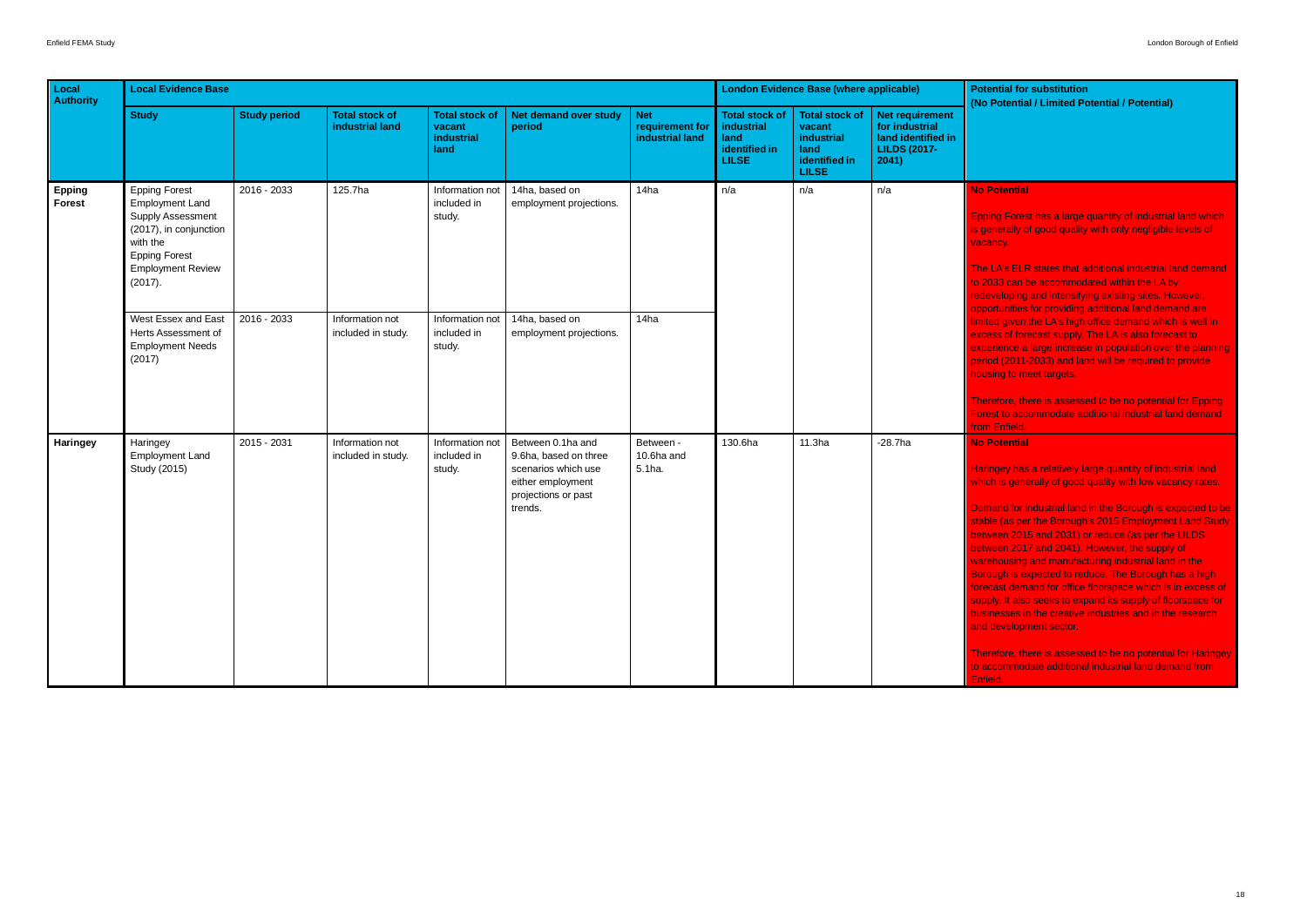low is a small, rural LA which, given its size, only has a all supply of industrial land. This is concentrated in erprise Zones (EZs) between the town and the M11 and  $\parallel$ enerally in good condition.

**West Essex and East Herts Assessment of Example 1 Findom Indertaken in 2017 predicted that** nand for industrial land is likely to increase by 16ha to 3. The draft Harlow Local Plan (set to be adopted in 20) states that the LA can accommodate this additional nand by intensifying and redeveloping land within its . However, there is limited land available beyond this to commodate further demand.

refore, there is assessed to be no potential for Harlow ccommodate additional industrial land demand from Enfield.

#### **Potential**

tsmere is a rural Borough which has a considerable antity of land located within areas designated as green  $b$ . It therefore has a has a limited supply of industrial land (which has reduced by 11% since 2008 14 ) which is erally in good condition with low vacancy levels.

South-West Herts Economic Study projects that the LA be required to provide 2.4ha of additional land above 6 hectares the LA has already allocated in their Local  $(2012)$  to cater for industrial land demand to 2036. Local Plan states that this demand can only be met if esignation of Green Belt land is permitted.

refore, there is assessed to be no potential for smere to accommodate additional industrial land and from Enfield.

| Local<br><b>Authority</b> | <b>Local Evidence Base</b>                                            |                        |                                                          | <b>London Evidence Base (where applicable)</b>              | <b>Potential for substitution</b><br>(No Potential / Limited Po |                                                  |                                                                              |                                                                                        |                                                                                         |                                                                                                                                                                                                                                                                                                                                                                                                                                                           |
|---------------------------|-----------------------------------------------------------------------|------------------------|----------------------------------------------------------|-------------------------------------------------------------|-----------------------------------------------------------------|--------------------------------------------------|------------------------------------------------------------------------------|----------------------------------------------------------------------------------------|-----------------------------------------------------------------------------------------|-----------------------------------------------------------------------------------------------------------------------------------------------------------------------------------------------------------------------------------------------------------------------------------------------------------------------------------------------------------------------------------------------------------------------------------------------------------|
|                           | <b>Study</b>                                                          | <b>Study period</b>    | <b>Total stock of</b><br>industrial land                 | <b>Total stock of</b><br>vacant<br>industrial<br>land       | <b>Net demand over study</b><br>period                          | <b>Net</b><br>requirement for<br>industrial land | <b>Total stock of</b><br>industrial<br>land<br>identified in<br><b>LILSE</b> | <b>Total stock of</b><br>vacant<br>industrial<br>land<br>identified in<br><b>LILSE</b> | Net requirement<br>for industrial<br>land identified in<br><b>LILDS (2017-</b><br>2041) |                                                                                                                                                                                                                                                                                                                                                                                                                                                           |
| <b>Harlow</b>             | <b>Harlow Employment</b><br>Land Review (2013)<br>West Essex and East | 2011-2031<br>2016-2033 | Information not<br>included in study.<br>Information not | Information not<br>included in<br>study.<br>Information not | -5.6ha, based on<br>employment projections.<br>16ha, based on   | $-5.6$ ha<br>16 <sub>ha</sub>                    | n/a                                                                          | n/a                                                                                    | n/a                                                                                     | <b>No Potential</b><br>Harlow is a small, rural LA<br>small supply of industrial la<br><b>Enterprise Zones (EZs) be</b><br>is generally in good conditi<br><b>The West Essex and East</b><br><b>Employment Study underta</b><br>demand for industrial land<br>2033. The draft Harlow Lor                                                                                                                                                                  |
|                           | Herts Assessment of<br><b>Employment Needs</b><br>(2017)              |                        | included in study.                                       | included in<br>study.                                       | employment projections.                                         |                                                  |                                                                              |                                                                                        |                                                                                         | 2020) states that the LA ca<br>demand by intensifying an<br><b>EZs. However, there is limi</b><br>accommodate further dem<br>Therefore, there is assess<br>to accommodate additiona<br>Enfield.                                                                                                                                                                                                                                                           |
| <b>Hertsmere</b>          | South West Herts<br><b>Economic Study</b><br>(2019)                   | 2018-2036              | Information not<br>included in study.                    | 1.6 <sub>ha</sub>                                           | 8.2ha, based on past<br>trends.                                 | 2.4 <sub>ha</sub>                                | n/a                                                                          | n/a                                                                                    | n/a                                                                                     | <b>No Potential</b><br>Hertsmere is a rural Borou<br>quantity of land located wit<br>belt. It therefore has a has<br>(which has reduced by 119<br>generally in good condition<br><b>The South-West Herts Ecc</b><br>will be required to provide<br>the 6 hectares the LA has<br>Plan (2012) to cater for ind<br>The Local Plan states that<br>re-designation of Green Be<br>Therefore, there is assess<br>Hertsmere to accommodat<br>demand from Enfield. |

14 Lambert Smith Hampton (2019): Loss of Employment Space in Hertfordshire: Study into extent, implications and solutions.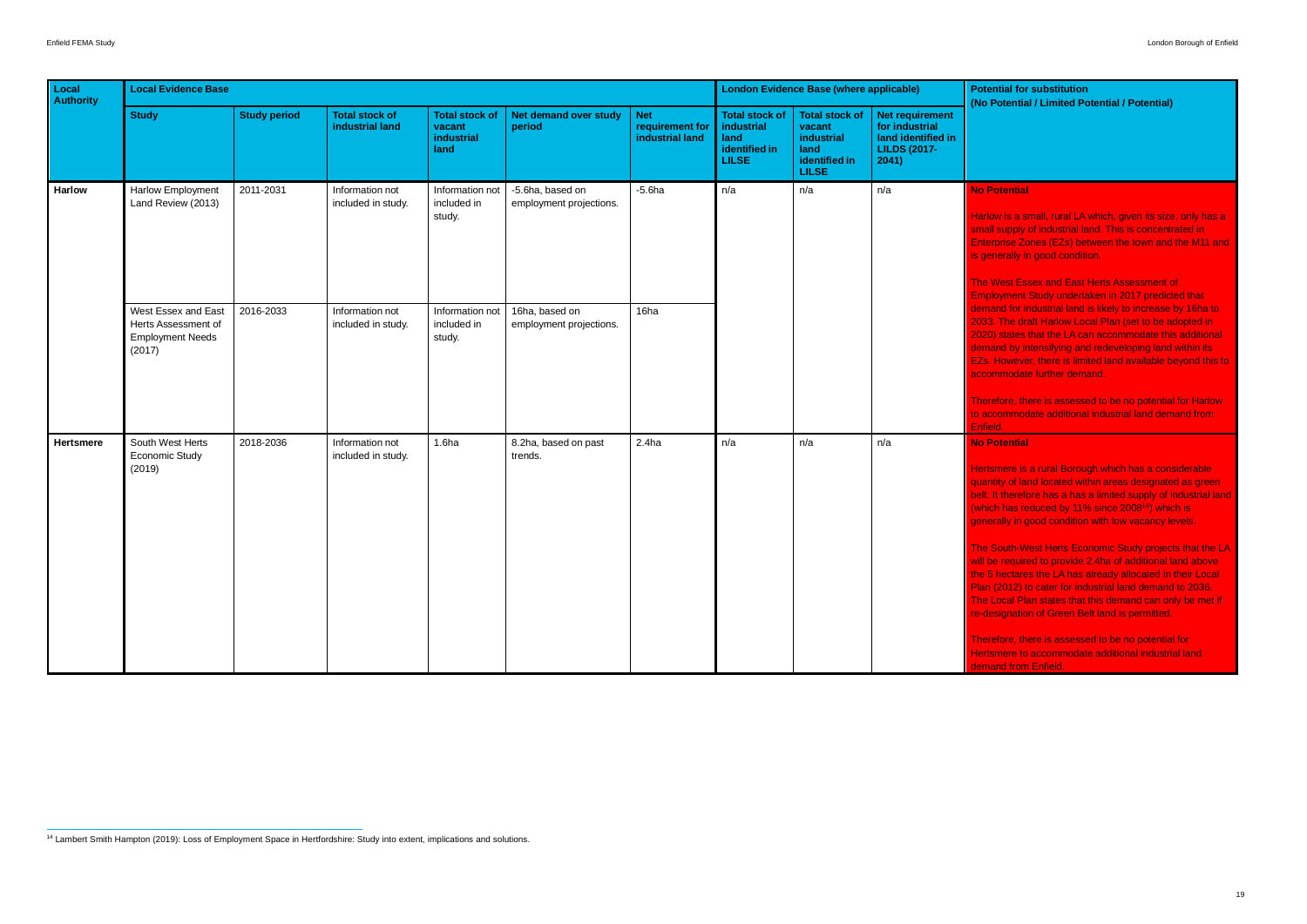#### **ited Potential**

LLDC area, which will be well connected to Enfield due he construction of a new public transport link between two areas, is expected to see a reduction in demand for ustrial land to 2031 and a likely net surplus of industrial d between 0.4ha and 6.2ha. However, in the area, office elopment and housing are prioritised and the LLDC is in a position to accommodate Enfield's industrial land and.

he wider Newham area, there is considered to be more ential. The LILDS states that, due to the large quantity acant land in the Borough, as well as declining demand industrial land, there is a surplus of industrial land of .5ha to 2041. However, the more recent Council's vham Employment Land Review (ELR) predicted that demand to 2032 was 26ha and vacant land was 5ha, resulting in a surplus of industrial land of 16.5ha.

ce the ELR, comprehensive redevelopment of vacant d at Thameside West has been proposed, and plans for ansion of waste management uses and transport (DLR ot in Beckton Riverside have developed further Taking into account the recorded 16.5ha surplus has likely uced with surplus land located only within Beckton erside, the part of the Borough which is most distant n Enfield.

opportunity for substitution with Newham is thus sidered to be limited and likely to diminish further such it is unlikely to provide meaningful potential in the dium-term.

rall, there is assessed to be limited potential for vham to accommodate Enfield's forecast additional istrial land requirements.

| Local<br><b>Authority</b> | <b>Local Evidence Base</b>                                                                                                                                           |                     |                                                           | <b>London Evidence Base (where applicable)</b>               | <b>Potential for substitution</b>                                                                |                                                  |                                                                              |                                                                                        |                                                                                                |                                                                                                                                                                                                                                                                                                                                                                                                                                                                                                                                                                                                                                                                                                                                   |
|---------------------------|----------------------------------------------------------------------------------------------------------------------------------------------------------------------|---------------------|-----------------------------------------------------------|--------------------------------------------------------------|--------------------------------------------------------------------------------------------------|--------------------------------------------------|------------------------------------------------------------------------------|----------------------------------------------------------------------------------------|------------------------------------------------------------------------------------------------|-----------------------------------------------------------------------------------------------------------------------------------------------------------------------------------------------------------------------------------------------------------------------------------------------------------------------------------------------------------------------------------------------------------------------------------------------------------------------------------------------------------------------------------------------------------------------------------------------------------------------------------------------------------------------------------------------------------------------------------|
|                           | <b>Study</b>                                                                                                                                                         | <b>Study period</b> | <b>Total stock of</b><br>industrial land                  | <b>Total stock of</b><br>vacant<br><b>industrial</b><br>land | Net demand over study<br>period                                                                  | <b>Net</b><br>requirement for<br>industrial land | <b>Total stock of</b><br>industrial<br>land<br>identified in<br><b>LILSE</b> | <b>Total stock of</b><br>vacant<br>industrial<br>land<br>identified in<br><b>LILSE</b> | <b>Net requirement</b><br>for industrial<br>land identified in<br><b>LILDS (2017-</b><br>2041) | (No Potential / Limited Po                                                                                                                                                                                                                                                                                                                                                                                                                                                                                                                                                                                                                                                                                                        |
| Newham <sup>15</sup>      | Newham Employment<br>sites audit (update<br>November 2017), in<br>conjunction with the<br>Newham Employment<br>Land Review:<br>Demand Assessment<br>(November 2017). | 2015 - 2032         | Information not<br>included in study.                     | 42.5ha                                                       | 26ha, based on<br>employment projections.                                                        | $-16.5$ ha                                       | 306.7ha                                                                      | 104.5ha                                                                                | $-112.5$ ha                                                                                    | <b>Limited Potential</b><br>The LLDC area, which will<br>to the construction of a net<br>the two areas, is expected<br>industrial land to 2031 and<br>land between 0.4ha and 6.<br>development and housing                                                                                                                                                                                                                                                                                                                                                                                                                                                                                                                        |
|                           | <b>LLDC</b> Area<br><b>Employment Land</b><br>Review (2014) <sup>16</sup>                                                                                            | 2014 - 2031         | Total stock of<br>industrial land in the<br>LLDC is 49ha. | 1.9 <sub>ha</sub>                                            | Between - 7.5ha and -<br>2.2ha, based on three<br>scenarios which use<br>employment projections. | Between 6.2ha<br>and -0.4ha.                     |                                                                              |                                                                                        |                                                                                                | not in a position to accomm<br>demand.<br>In the wider Newham area<br>potential. The LILDS states<br>of vacant land in the Borou<br>for industrial land, there is<br>112.5ha to 2041. However<br><b>Newham Employment Lan</b><br>net demand to 2032 was 2<br>42.5ha, resulting in a surpl<br>Since the ELR, compreher<br>land at Thameside West ha<br>expansion of waste manag<br>depot in Beckton Riverside<br>this into account the record<br>reduced with surplus land<br>Riverside, the part of the B<br>from Enfield.<br>Any opportunity for substitu<br>considered to be limited ar<br>that it is unlikely to provide<br>medium-term.<br>Overall, there is assessed<br>Newham to accommodate<br>industrial land requirement |

<sup>&</sup>lt;sup>15</sup> For Newham, this study has assessed the demand and supply for industrial land for the entirety of the Borough, including the area operated by the London Legacy Development Corporation (LLDC). The LLDC assumes responsi Olympic Park. The LLDC area is primarily in Newham but is also in Waltham Forest, Hackney and Tower Hamlets.

<sup>&</sup>lt;sup>16</sup> The statistics included in this study are for the area operated by the LLDC. This is primarily located in Newham but there are parts of the LLDC in Waltham Forest, Hackney and Tower Hamlets.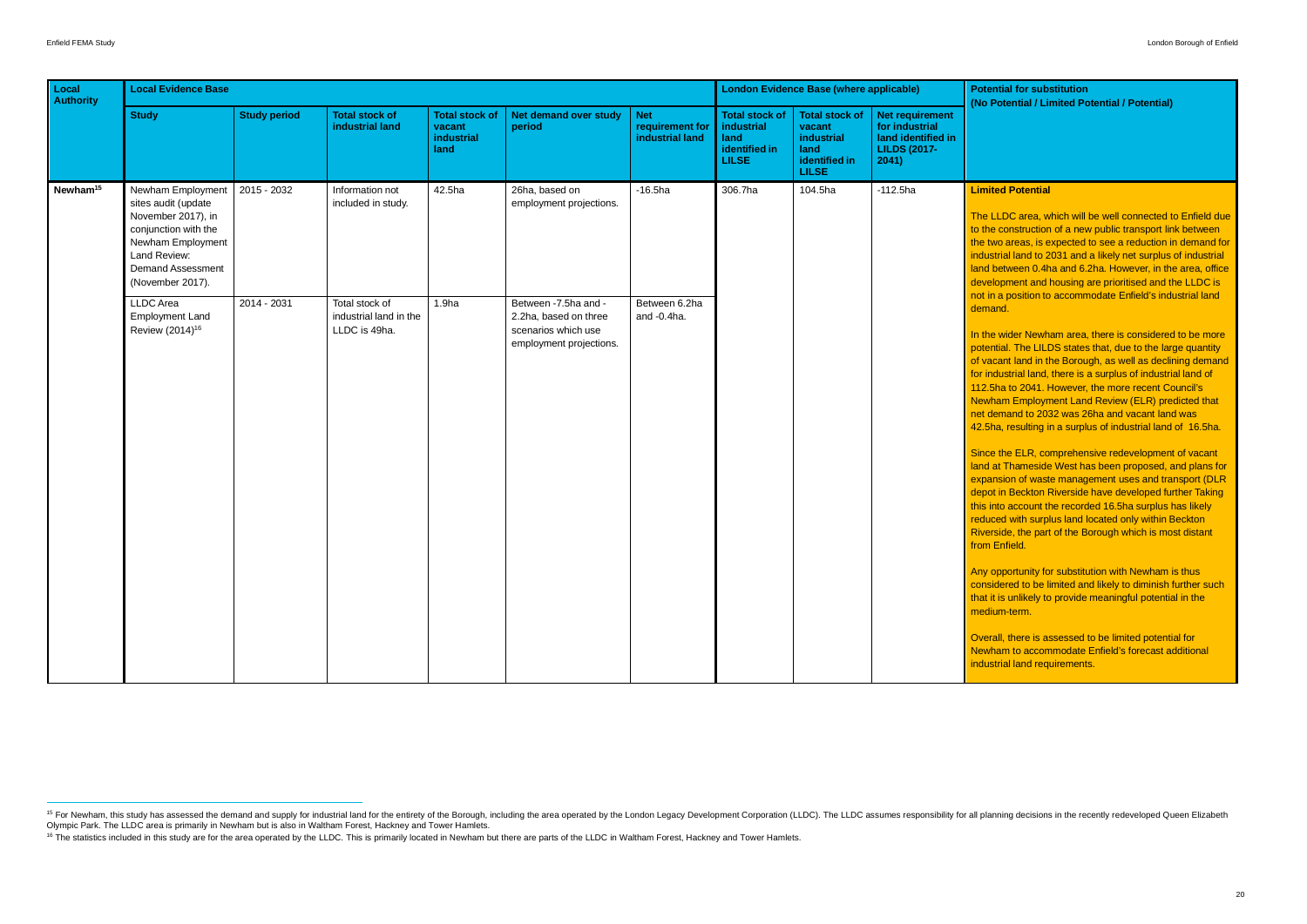Ibridge has a limited supply of industrial land which is erally of good quality.

**EXALDS** and the Redbridge Employment Land Review indicate that demand for industrial land in the Borough rojected to be stable over their respective forecasting ods. The Borough is catering for industrial land by tecting its SIL and LSIS. The Borough is experiencing demand for office space and housing. It is therefore asing non-designated industrial land to provide for other

refore, there is assessed to be no potential for dbridge to accommodate additional industrial land and from Enfield.

esford has approximately 80ha of land in industrial use ch is generally of good quality with very low vacancy.

LA's 2017 ELR forecasts that it will need to provide veen 2.5ha and 10ha of industrial land to meet its and to 2033. The West Essex and East Herts essment of Employment Needs, also covering up to 3. predicts an industrial land demand increase which is ner (approximately 22ha). In this study, the LA's asted demand for office space is forecast to be up to

Draft Local Plan allocates a site for approximately a of non-airport related B1, B2 and B8 employment This land is located in the North Stansted Employment a and is currently part of the London Stansted Airport tegic Allocation. Airport related uses will be limited to remainder of the Strategic Allocation, including land to south of the runway.

this basis, if the 55ha were to be re-allocated for nonort related use, this land would be suitable for ammodating industrial activities including logistics, ribution, light industrial and manufacturing as well as industrial office employment uses based on the land s permitted.

refore, there is assessed to be potential for Uttlesford to nmodate additional industrial land demand from

| Local<br><b>Authority</b> | <b>Local Evidence Base</b>                                                      |                     |                                          | <b>London Evidence Base (where applicable)</b>        | <b>Potential for substitution</b><br>(No Potential / Limited Po                                                             |                                                  |                                                                                     |                                                                                        |                                                                                         |                                                                                                                                                                                                                                                                                                                                                                                                                                                                                                                                                                                                                               |
|---------------------------|---------------------------------------------------------------------------------|---------------------|------------------------------------------|-------------------------------------------------------|-----------------------------------------------------------------------------------------------------------------------------|--------------------------------------------------|-------------------------------------------------------------------------------------|----------------------------------------------------------------------------------------|-----------------------------------------------------------------------------------------|-------------------------------------------------------------------------------------------------------------------------------------------------------------------------------------------------------------------------------------------------------------------------------------------------------------------------------------------------------------------------------------------------------------------------------------------------------------------------------------------------------------------------------------------------------------------------------------------------------------------------------|
|                           | <b>Study</b>                                                                    | <b>Study period</b> | <b>Total stock of</b><br>industrial land | <b>Total stock of</b><br>vacant<br>industrial<br>land | <b>Net demand over study</b><br>period                                                                                      | <b>Net</b><br>requirement for<br>industrial land | <b>Total stock of</b><br><b>industrial</b><br>land<br>identified in<br><b>LILSE</b> | <b>Total stock of</b><br>vacant<br>industrial<br>land<br>identified in<br><b>LILSE</b> | Net requirement<br>for industrial<br>land identified in<br><b>LILDS (2017-</b><br>2041) |                                                                                                                                                                                                                                                                                                                                                                                                                                                                                                                                                                                                                               |
| Redbridge                 | Redbridge<br><b>Employment Land</b><br><b>Review (2016)</b>                     | $2016 - 2036$       | Information not<br>included in study.    | Information not  <br>included in<br>study.            | Between -14.5ha and<br>23.4ha, based on three<br>scenarios which use<br>either employment<br>projections or past<br>trends. | Between -<br>14.5ha and<br>23.4ha.               | 53.7ha                                                                              | 3.7 <sub>ha</sub>                                                                      | $-0.7$ ha                                                                               | <b>No Potential</b><br>Redbridge has a limited su<br>generally of good quality.<br>The LILDS and the Redbri<br>both indicate that demand<br>is projected to be stable ov<br>periods. The Borough is ca<br>protecting its SIL and LSIS<br>high demand for office spa<br>releasing non-designated i<br>uses.<br>Therefore, there is assesse<br><b>Redbridge to accommodat</b><br>demand from Enfield.                                                                                                                                                                                                                           |
| <b>Uttlesford</b>         | Uttlesford<br><b>Employment Land</b><br><b>Review (2017)</b>                    | 2016-2033           | 80.5ha                                   | 0.7 <sub>ha</sub>                                     | Between -3.6ha and<br>3.8ha, based on three<br>scenarios which use<br>employment projections.                               | Between 2.5ha<br>and 10.5ha.                     | n/a                                                                                 | n/a                                                                                    | n/a                                                                                     | <b>Potential</b><br>Uttlesford has approximate<br>which is generally of good<br>The LA's 2017 ELR foreca<br>between 2.5ha and 10ha o<br>demand to 2033. The Wes                                                                                                                                                                                                                                                                                                                                                                                                                                                               |
|                           | West Essex and East<br>Herts Assessment of<br><b>Employment Needs</b><br>(2017) | 2016-2033           | Information not<br>included in study.    | Information not<br>included in<br>study.              | 22ha, based on<br>employment projections.                                                                                   | 22ha                                             |                                                                                     |                                                                                        |                                                                                         | <b>Assessment of Employmer</b><br>2033, predicts an industria<br>higher (approximately 22ha<br>forecasted demand for offi-<br>2.1ha.<br>The Draft Local Plan alloca<br>55ha of non-airport related<br>use. This land is located in<br>Area and is currently part of<br><b>Strategic Allocation. Airpor</b><br>the remainder of the Strate<br>the south of the runway.<br>On this basis, if the 55ha v<br>airport related use, this lan<br>accommodating industrial<br>distribution, light industrial<br>non-industrial office emplo<br>uses permitted.<br>Therefore, there is assess<br>accommodate additional in<br>Enfield. |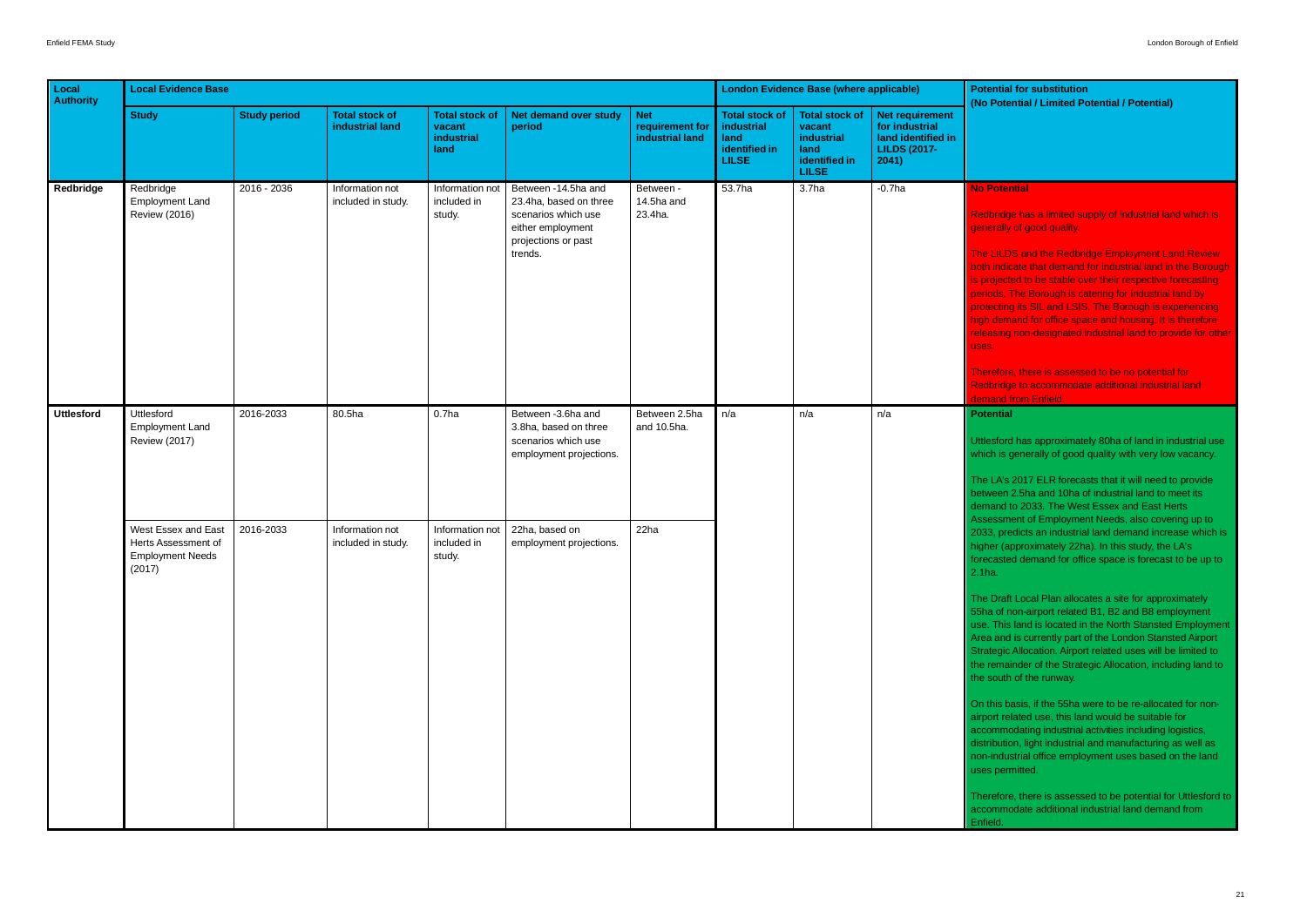#### **Potential**

ham Forest's industrial land is primarily located in the Valley area. It is generally of good quality with low ls of vacancy.

Waltham Forest ELR states that demand for industrial in the Borough is expected to increase between 5.6ha 12.7ha to 2031. The LILDS forecasts an increase of a to 2041. The Local Plan states that Waltham Forest be able to meet this demand by redeveloping and isifying space within its existing employment land sites.

vever, the Borough has a high demand for office rspace which is in excess of supply. Its population is increasing at a high rate and the Borough is therefore riencing an increase in demand for housing resulting in being limited.

efore, there is assessed to be no potential for Waltham st to accommodate additional industrial land demand Enfield.

#### <sup>2</sup> otential

Welwyn Hatfield ELR predicts that demand for strial land in the LA will increase by between 6.5ha by  $3.$  The study states that the LA cannot meet this and, and is projected to have a shortfall of between a and 0.9ha by 2036, depending on if planning cations which require the conversion of space in the n belt are allowed to come forward. The LA is therefore position to cater for the industrial land demand of  $LAS.$ 

| Local<br><b>Authority</b> | <b>Local Evidence Base</b>                                                                                                                                                 |                     |                                                                                                                   | <b>London Evidence Base (where applicable)</b>        | <b>Potential for substitution</b><br>(No Potential / Limited Po                               |                                                  |                                                                              |                                                                                        |                                                                                         |                                                                                                                                                                                                                                                                                                                                                                                                                                                                                                                                              |
|---------------------------|----------------------------------------------------------------------------------------------------------------------------------------------------------------------------|---------------------|-------------------------------------------------------------------------------------------------------------------|-------------------------------------------------------|-----------------------------------------------------------------------------------------------|--------------------------------------------------|------------------------------------------------------------------------------|----------------------------------------------------------------------------------------|-----------------------------------------------------------------------------------------|----------------------------------------------------------------------------------------------------------------------------------------------------------------------------------------------------------------------------------------------------------------------------------------------------------------------------------------------------------------------------------------------------------------------------------------------------------------------------------------------------------------------------------------------|
|                           | <b>Study</b>                                                                                                                                                               | <b>Study period</b> | <b>Total stock of</b><br>industrial land                                                                          | <b>Total stock of</b><br>vacant<br>industrial<br>land | Net demand over study<br>period                                                               | <b>Net</b><br>requirement for<br>industrial land | <b>Total stock of</b><br>industrial<br>land<br>identified in<br><b>LILSE</b> | <b>Total stock of</b><br>vacant<br>industrial<br>land<br>identified in<br><b>LILSE</b> | Net requirement<br>for industrial<br>land identified in<br><b>LILDS (2017-</b><br>2041) |                                                                                                                                                                                                                                                                                                                                                                                                                                                                                                                                              |
| Waltham<br>Forest         | <b>Employment Land</b><br><b>Review (2016)</b>                                                                                                                             | 2015-2031           | Information not<br>included in study,<br>though total stock of<br>employment land<br>identified to be<br>140.3ha. | 1.64ha                                                | Between 5.6ha and<br>12.7ha, based on three<br>scenarios which use<br>employment projections. | Between 5.6ha<br>and 12.7ha.                     | 120.4ha                                                                      | 2.3 <sub>ha</sub>                                                                      | 6.2 <sub>ha</sub>                                                                       | <b>No Potential</b><br><b>Waltham Forest's industria</b><br>Lea Valley area. It is gener<br>levels of vacancy.<br><b>The Waltham Forest ELR (</b><br>land in the Borough is expe<br>and 12.7ha to 2031. The L<br>6.2ha to 2041. The Local F<br>will be able to meet this de<br>intensifying space within its<br>However, the Borough has<br>floorspace which is in exce<br>also increasing at a high ra<br>experiencing an increase in<br>in land being limited.<br>Therefore, there is assesse<br>Forest to accommodate ad<br>from Enfield. |
| Welwyn<br><b>Hatfield</b> | Examination of the<br>Welwyn Hatfield Local<br>Plan: Council's<br>Statement for the<br>Stage 6 Hearing on<br>17th December 2019 -<br><b>Employment Land</b><br>Need (2019) | 2016 - 2036         | Information not<br>included in study.                                                                             | Information not<br>included in<br>study.              | 6.5 <sub>ha</sub>                                                                             | Between 6.3ha<br>and 0.9ha.                      | n/a                                                                          | n/a                                                                                    | n/a                                                                                     | <b>No Potential</b><br>The Welwyn Hatfield ELR<br>industrial land in the LA wil<br>2036. The study states tha<br>demand, and is projected t<br>6.3ha and 0.9ha by 2036,<br>applications which require<br>green belt are allowed to c<br>in no position to cater for th<br>other LAs.                                                                                                                                                                                                                                                         |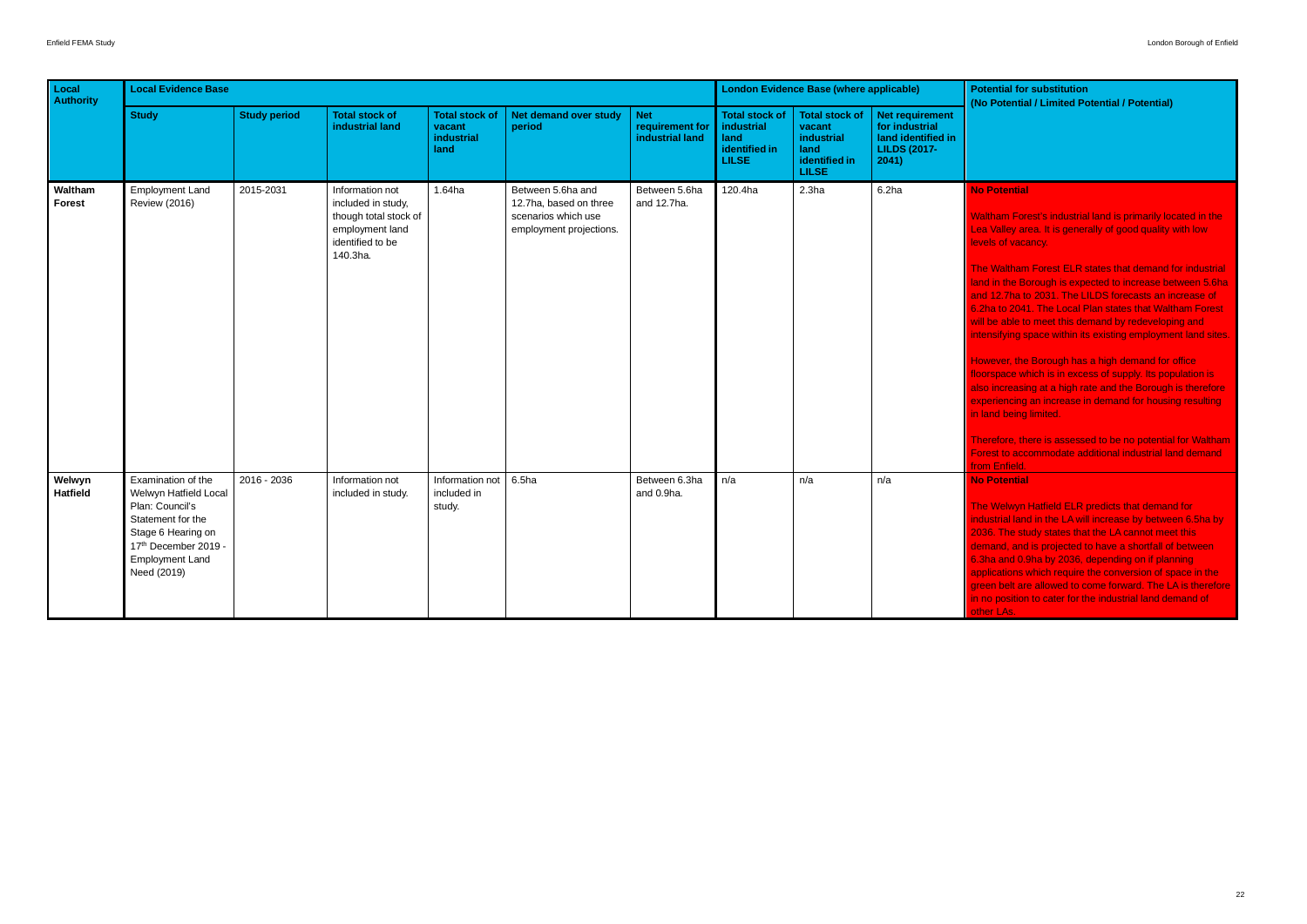- 3.2.7. The RAG assessment concludes that Uttlesford is the only LA identified as having 'potential' for substitution with Enfield. Uttlesford's employment land studies forecast that there is demand for up to 22ha of industrial land and 2ha of office floorspace to 2033. The Draft Local Plan allocates a site for approximately 55ha of non-airport related B1, B2 and B8 employment use. This land is located in the North Stansted Employment Area and is currently part of the London Stansted Airport Strategic Allocation. Airport related uses will be limited to the remainder of the Strategic Allocation, including land to the south of the runway. Therefore, if 55ha of land were to be made available for development for general industrial and office purposes, there would be up to 31ha of additional land available in Uttlesford. This available land could accommodate some of Enfield's industrial demand. This land would be suitable for accommodating industrial activities including logistics, distribution, light industrial and manufacturing as well as non-industrial office employment uses based on the land uses permitted.
- 3.2.8. However, Uttlesford and the potential area of surplus land within it are located at considerable distance from Enfield, and the benefits of substitution could be undermined by the potential increased congestion, pollution and vehicular mileage. Demand for industrial and warehousing land in Enfield is strong, predicated on its good connections with the strategic road network and other major employment hubs in Outer London. Enfield is also well placed to provide for London's large and growing population. Uttlesford's employment land, though well-connected via the M11, does not offer many of these benefits. It may therefore be difficult in practice to straightforwardly substitute demand between Enfield and Uttlesford were this to be agreeable to the relevant parties.
- 3.2.9. Newham has been assessed as having 'limited potential' to assist in accommodating Enfield's net additional requirement for industrial land. The quantity of land which the Borough has after catering for its own demand is disputed. The LILDS projects that demand in the Borough for industrial land will reduce by approximately 18ha to 2041, and states that in 2017 there was 95ha of vacant land. It therefore states that the Borough has a net surplus of 112ha of land. However, the Newham Employment Land Review, published later in the same year as the LILDS, states that demand will increase by 26ha to 2032 and identified 42.5ha of vacant land, resulting in a net surplus of 16.5ha. Regardless of which forecast is most accurate, Newham is projected to have a surplus of industrial land and there is therefore, on this basis alone, some potential that it could, in part, assist in accommodating Enfield's net additional requirement for industrial land. However taking into account development proposed since the ELR, this surplus has likely reduced and is located only within Beckton Riverside, the part of the Borough which is most distant from Enfield. Any opportunity is thus considered to be limited at present and likely to diminish further rather than increase such that it is unlikely to be a meaningful and viable potential location in the medium-term.
- 3.2.10. All other LAs are assessed to have 'no potential' to assist in accommodating the additional requirement for industrial land which exists in Enfield. This is based on the following:
	- · Barnet, Broxbourne and Brent do not have enough forecast supply to meet their own demand;
	- · Epping Forest, Haringey, Waltham Forest and Redbridge are all projected to have enough supply to meet demand, but many of these LAs have growing populations and in their Local Plans they place emphasis on prioritising other uses including housing and office floorspace;
	- · Hertsmere and Welwyn Hatfield can meet their own demand, but only if all planning applications in their pipeline come forward including those which involve loss of Green Belt land;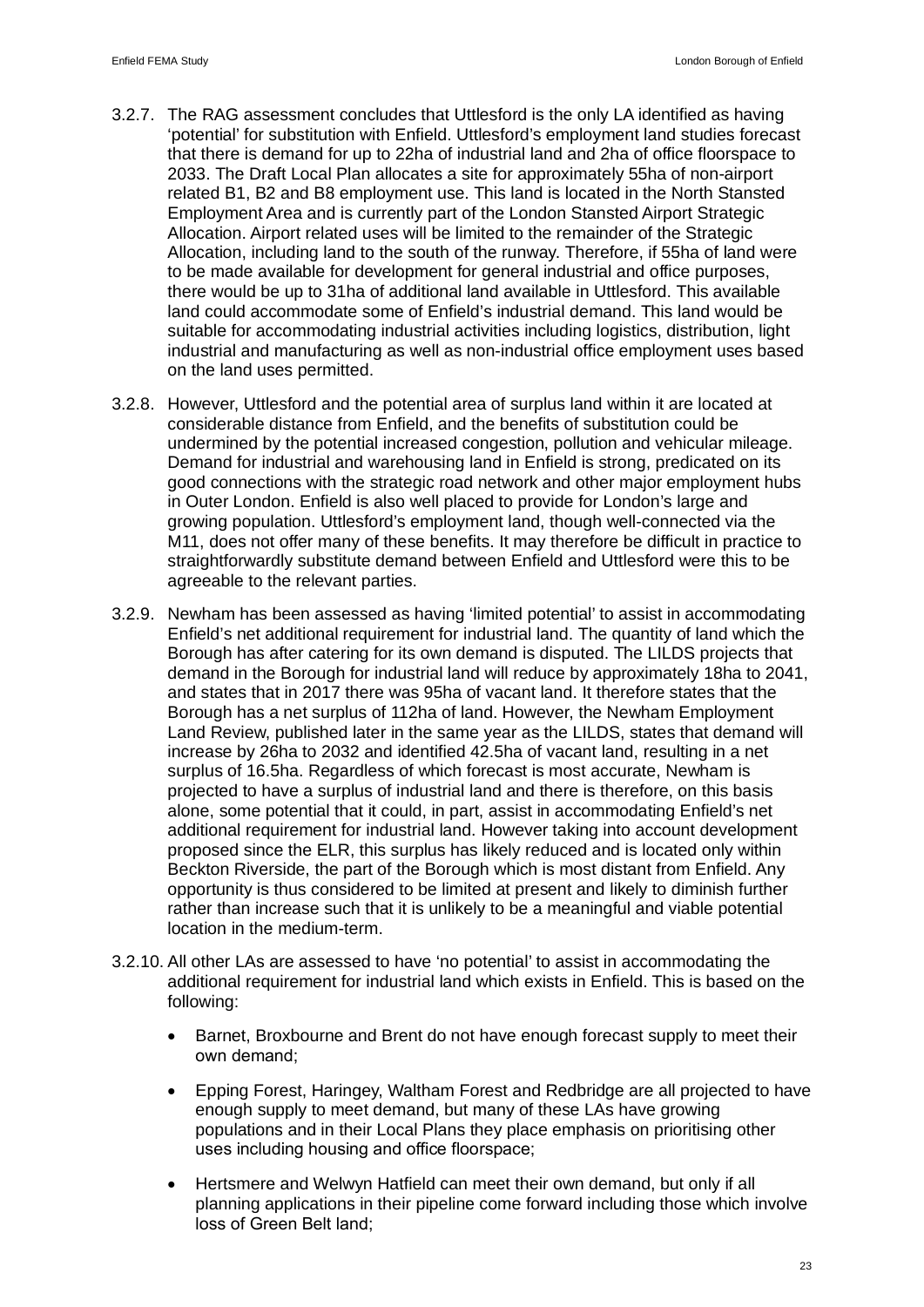· Harlow and East Hertfordshire are projected to have enough supply to meet demand, however, these LAs have small stocks of industrial land with very few land parcels which could sufficiently cater for Enfield's industrial land demand.

# **4. Conclusions**

- 4.1.1. This report has firstly provided a review of LB Enfield's FEMA which was initially identified in the Borough's 2018 Employment Land Review. The review was based on indicators of economic linkages provided by the PPG to identify FEMAs with emphasis placed on links with Enfield's large industrial and warehousing economy. The analysis included, amongst other factors, identifying partnerships with other LAs and the presence of any shared property market areas, travel to work patterns, and any similarities in terms of characteristics between Enfield and other LAs.
- 4.1.2. The analysis concluded that Enfield's FEMA comprises the following: Barnet. Brent, Broxbourne, East Herts, Epping Forest, Haringey, Harlow, Hertsmere, Newham, Redbridge, Uttlesford, Waltham Forest and Welwyn Hatfield. Five of these LAs were not included in the 2018 Enfield ELR FEMA (East Hertfordshire, Harlow, Brent, Newham and Harlow).
- 4.1.3. Secondly, an assessment ascertaining the potential for other authorities to assist in meeting Enfield's need for additional industrial employment land was undertaken. This has concluded that Uttlesford is the only LA in the FEMA which has 'potential' to accommodate Enfield's industrial land demand. This is because the LA plans on making available for development around 55ha of land for general industrial and office use which is currently designated for use by activities associated with Stansted Airport. This would cater for Uttlesford's industrial and office demand, with additional surplus land left over. However, the assessment notes the difficulties of substituting demand between Enfield and Uttlesford, due to the distance between the LAs and the relative benefits of operating industrial activity between them. The study also identifies that there is 'limited potential' for Newham to accommodate Enfield's industrial land due to the borough having some surplus supply of industrial land after catering for its own needs. All other LAs within Enfield's FEMA are assessed to have 'no potential' to assist in meeting Enfield's need for additional industrial land. Many of these LAs are not able to readily meet their own industrial land needs, and others are prioritising other uses such as housing and office floorspace.
- 4.1.4. This evidence-based report has been prepared to support preparation of the Enfield Local Plan (2036). This report will be subject to engagement with relevant parties as part of Duty to Cooperate and other stakeholder engagement.